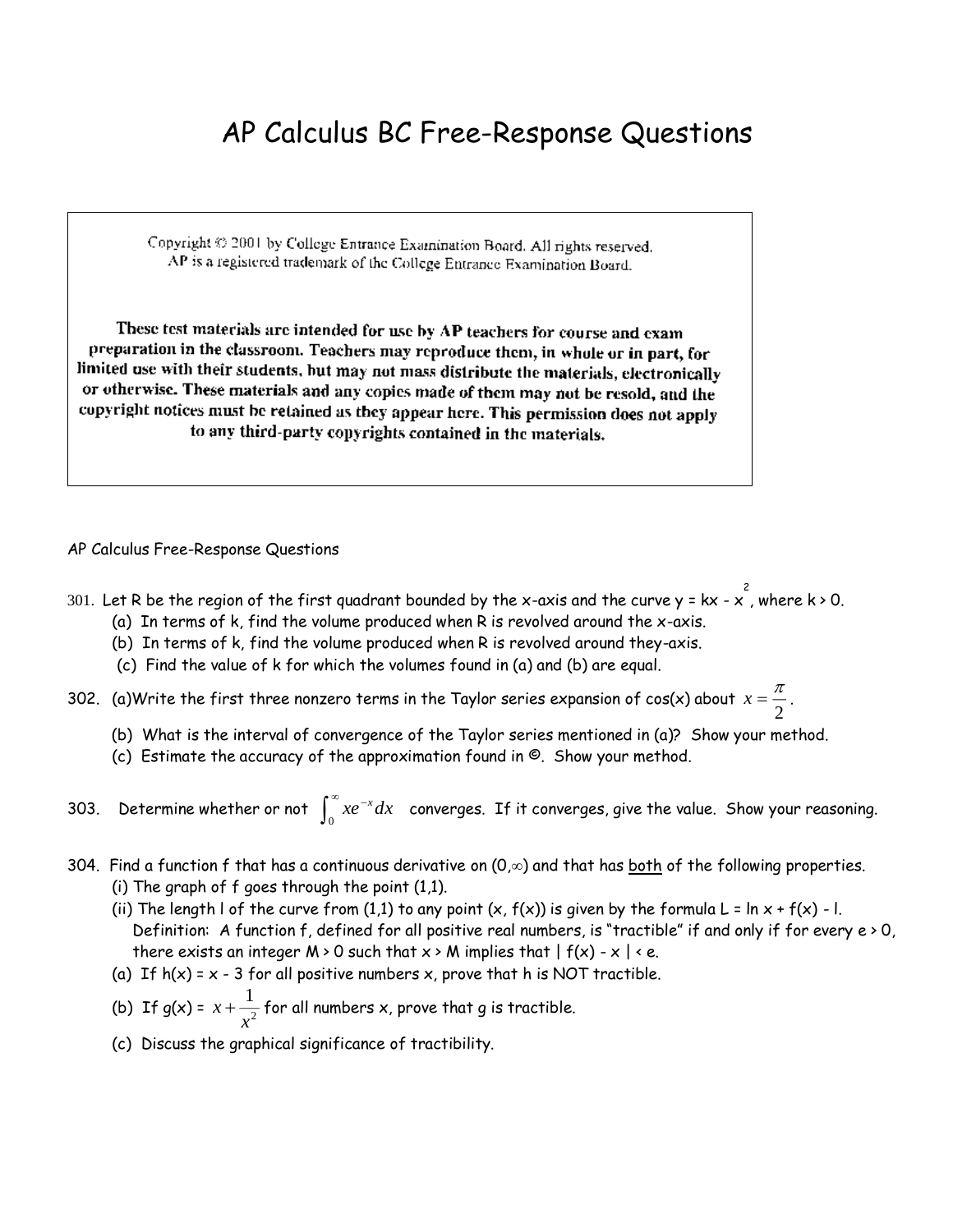306. (a) Does the series  $\sum\limits_{}^{\infty}\frac{1}{\sqrt{1-\frac{1}{\sqrt{1-\frac{1}{\sqrt{1-\frac{1}{\sqrt{1-\frac{1}{\sqrt{1-\frac{1}{\sqrt{1-\frac{1}{\sqrt{1-\frac{1}{\sqrt{1-\frac{1}{\sqrt{1-\frac{1}{\sqrt{1+\frac{1}{\sqrt{1+\frac{1}{\sqrt{1+\frac{1}{\sqrt{1+\frac{1}{\sqrt{1+\frac{1}{\sqrt{1+\frac{1}{\sqrt{1+\frac{1}{\sqrt{1+\frac{1}{\sqrt{1+\frac{1}{\sqrt{1+\frac{1}{\sqrt{1+\frac{1}{$  $\sum_{k=1}$   $\sqrt{3k+5}$  $\sum_{i=1}^{\infty} \frac{1}{\sqrt{2i-1}}$ converge? Justify your answer.

(b) Determine all values of x for which the series  $\sum\limits^{\infty}_{ } \frac{2}{\pi}$ 1 *k k k x*  $\frac{1}{1}$   $k$  $\sum_{n=1}^{\infty} \frac{2^k x^k}{n}$ converges. Justify your answer.

- 307. (a) Determine the general solution of the differential equation  $y'' 4y' + 4y = e^{2x}$ .
	- (b) Assume that xe  $\checkmark$  is a solution of the differential equation  $y'' + ay' + by = 0$ . Determine the constants a and b.

308.

$$
\frac{x}{\ln x} \text{ if } x \ge 0,
$$

Consider the function f defined  $f(x) =$  1, if  $x = 0$ 

$$
\frac{-x}{\ln(-x)}
$$
 if x < 0.

- (a) For what values of  $x$  is  $f$  continuous?
- (b) Is the graph of f symmetric with respect to (i) the y-axis? (ii) the origin?
- (c) Find the coordinates of all relative maximum points.
- (d) Find the coordinates of all relative minimum points.

309. Let C be the curve defined from t = 0 to t = 6 by the parametric equations  $x = \frac{t+2}{2}$ ,  $y = t(6-t)$  $\frac{1}{2}$ , y = t(6 – t).

Let R be the region bounded by C and the x-axis. Set up but do not evaluate an integral expression in terms of a single variable for

- (a) the length of C
- (b) the volume of the solid generated by revolving R about the x-axis
- (c) the surface area of the solid generated by revolving R about the x-axis
- 310. A kite flies according to the parametric equations  $x = \frac{t}{8}$ ,  $y = \frac{-3}{64}t(t t)$ 3 ,  $y = \frac{1}{64}t(t-128)$  where t is measured in seconds

and  $0 < t \leq 90$ .

- (a) How high is the kite above the ground at  $t = 32$  seconds?
- (b) At what rate is the string being reeled out at  $t = 32$  seconds?
- (c) At what rate is the kite rising at  $t = 32$  seconds?
- (d) At what time does the kite start to lose altitude?
- 311. The distance  $x$  of a particle from a fixed point  $x = 0$  is given by the differential equation

 $d^2x$ *dt dx*  $\frac{d}{dt}$  + 12*x* 2  $\frac{12}{2} + 8 \frac{12}{4} + 12x = 0$  for all time t  $\geq$  0.

- (a) Find the general solution of this differential equation.
- (b) Find the solution of the differential equation satisfying x = 1 and *dx*  $\frac{du}{dt}$  = 2. when t = 0.
- (c) Does the particle pass through the point  $x = 0$  after it begins moving? If so, determine the value of t at each such time; if not, explain.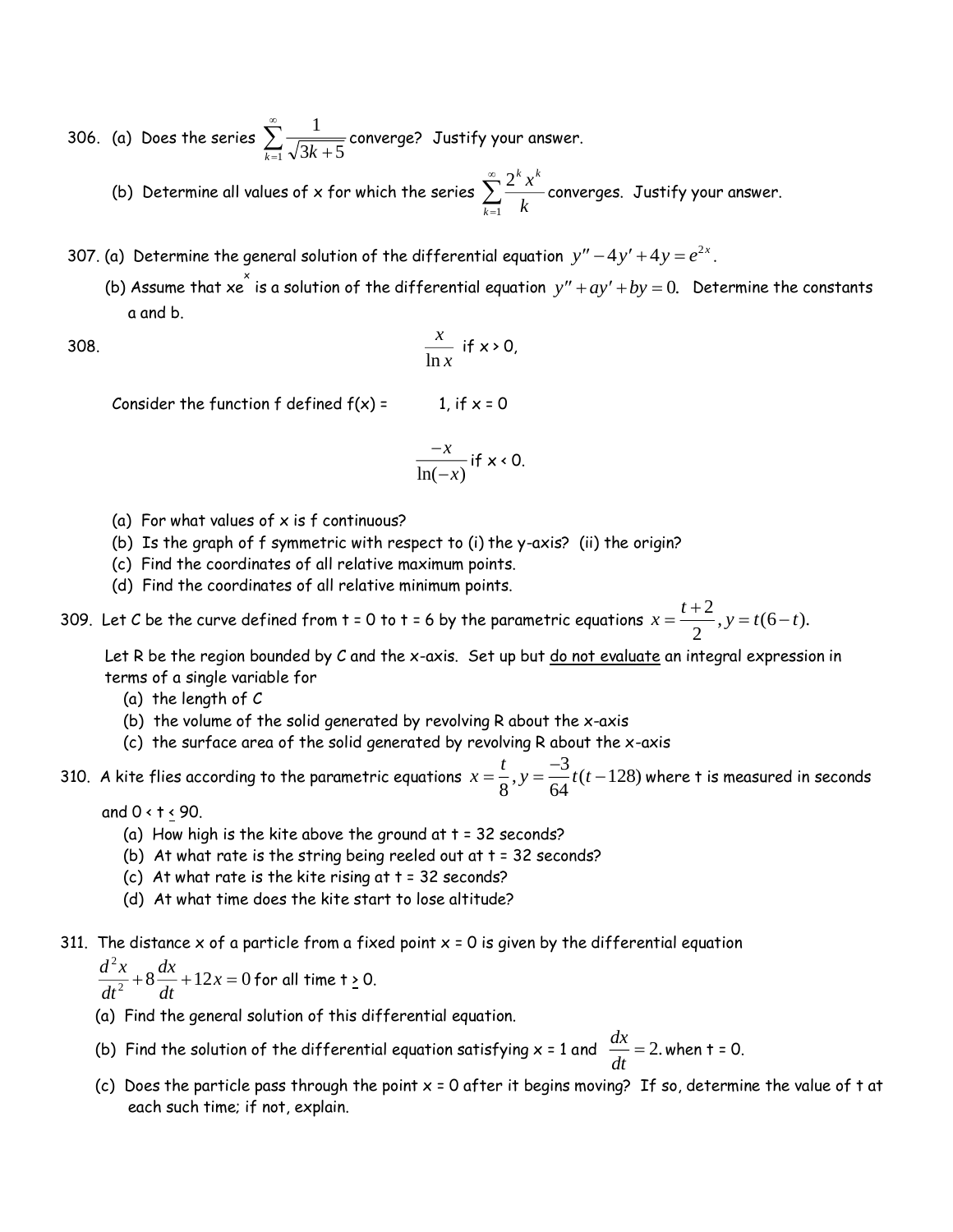312. In each of the following cases, decide whether the infinite series converges. Justify your answers.

$$
(a) \sum_{k=1}^{\infty} (1 + \frac{1}{k})^{k} \qquad \qquad (b) \sum_{k=1}^{\infty} \frac{\sin(k)}{k^{2} + \sqrt{k}} \qquad \qquad (c) \sum_{k=3}^{\infty} \frac{1}{k \ln^{2} k}
$$

313. Given the definite integral I =  $\int_0^{\pi}$  $\int\limits_0^{\pi} kf(\sin x) \; dx$  , where  $\sf f$  is a continuous function on the closed interval [0, 1].

- (a) Use the substitution x =  $\pi$  y to show that I =  $\frac{\pi}{2} \int_{0}^{\pi}$  $\int_{2}^{\infty}$ **f** (sin x) dx
- (b) Evaluate  $\int_0^{\pi} \frac{x}{1+x}$  $\pi x +$  $^{0}$  1 +  $\cos^{2}$  $\frac{\sin x}{x}$ dx *x x x*

314. Given the parametric equations  $x = 2(\theta - \sin \theta)$  and  $y = 2(1 - \cos \theta)$ .

- (a) Find *dy*  $\frac{dy}{dx}$  in terms of  $\theta$ .
- (b) Find an equation of the line tangent to the graph at  $\,\theta$  = $\pi$ .

 $\mathsf{\Theta}~$  Find an equation of the line tangent to the graph at  $\theta$  =2 $\pi$ .

Set up but do not evaluate an integral representing the length of the curve over the interval  $0 \leq \theta \leq 2\pi$ . Express the integral as a function of  $\theta$  .

- 315. Given the differential equation  $y'' + 4y' + 5y = 0$ .
	- (a) Find the general solution of  $y(x)$ .
	- (b) Find the solution that satisfies the conditions  $y(0) = 0$  and  $y'(0) = 1$ .
	- (c) Evaluate the limit of the solution determined in  $(b)$  as x increases without bound.

## 316. (a) Consider a function f such that  $f'(x)$  exists for all real x. Suppose that

(i)  $f'(r) = 0$  and  $f'(s) = 0$ ,

(ii)  $f'(x) \neq 0$  for all x in the interval r < x < s; that is, r and s are consecutive roots of f '(x) = 0.

Prove that there is at most one root of  $f(x) = 0$  in  $r \le x \le s$ .

(b) Given a function f such that  $f'(x) = (4 - x^2)(4 + x^2)e^{-x^2}$ . What is the maximum number of real roots of f(x) = 0 in  $-2 < x < 2$ .

317. A particle moves on the circle  $\mathsf{x}^2+\mathsf{y}^2+1$  so that at time  $\mathsf{\underline{\mathsf{}}}\,$  0 the position is given by the vector  $\frac{1}{\mathsf{\mathsf{}}}\,$ 1 2 1 2  $2$   $\cdot$   $1$   $\cdot$   $\cdot$   $2$ Ξ  $+t$  1+ *t t t*  $\frac{1}{1+t^2}$ .

- (a) Find the velocity vector.
- (b) Is the particle ever at rest? Justify your answer.
- (c) Give the coordinates of the point that the particle approaches as t increases without bound.

318. (a) Determine whether the series  $\frac{1}{2}$ 3 2 3 3 3 4 3 1 3 3 2 2 2 3 4 1 3  $-\frac{2}{2}+\frac{3}{2}-\frac{4}{2}+\ldots+\frac{(-1)^{n}}{n}+$ т,  $...+\frac{(-1)^{n-1}n^3}{n}+...$ *n n*  $\frac{n}{}$  +... is convergent.

Justify your answer.

(b) Find the interval of convergence for the seriesl  $\sum_{n=0}^{\infty} \frac{(x-2)^n}{(x-2)^n}$  $(3^n)$ *x n*  $\sum_{n=1}$   $n(3^n)$ Ξ  $\sum_{n=0}^{\infty} \frac{(x-2)}{2^n}$  $\frac{1}{1}$  n(3) Justify your answer.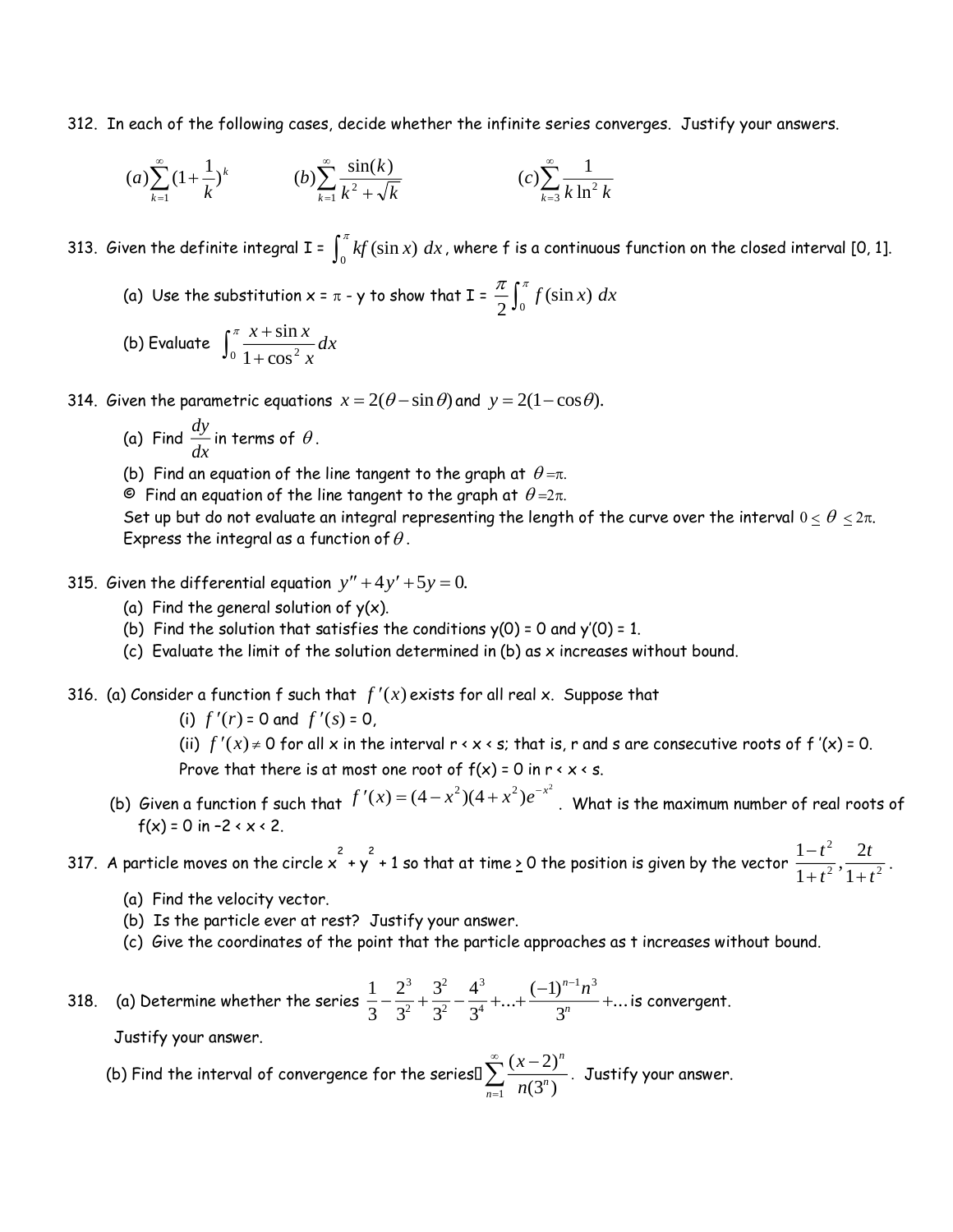- 319. *G*iven the differential equation  $y''-(p+1)y'+py=0$  , where p is a real number <u>not</u> equal to 1.
	- (a) Find the general solution of the differential equation.
	- (b) Find the particular solution satisfying the conditions  $y(0) = 0$  and  $y'(0) = 1$ .
	- (c) Find the limit of the solution in (b) as  $\pi \rightarrow 1$ . Justify your answer.
- 320. (a) For what value of m is the line  $y = mx$  tangent to the graph of  $y = \ln x$ ?
	- (b) Prove that the graph of  $y = \ln x$  lies entirely below the graph of the line found in (a).
- (c) Use the results of (b) to show that  $e\check{\ }$   $\geq$  x  $\check{\ }$  for x > 0.
- 321. A particle moves on the x-axis in such a way that its position at time t is given by x = (2t -1) (t 1)  $\hat{.}$ 
	- a. At what time t is the particle at rest? Justify your answer.
	- b. During what interval of time is the particle moving to the left? Justify your answer.
	- c. At what time during the interval found in (b) is the particle moving most rapidly (that is, the Speed is a maximum)? Justify your answer.
- 322. (a) Determine  $\int x \, \epsilon^{2} dx$ .
- (b) Using integration by parts, derive a general formula for  $\int x \stackrel{n}{e}^x dx$ , k  $\neq$  0, in which the resulting  $^{\sf n-1}$  integral involves  $\mathsf{x}$
- 323. (a) Find the general solution of the differential equation  $\frac{d^2y}{dx^2}$  $\frac{d^2}{dx^2} + 3y$ 2  $\frac{y}{2} + 3y = 0$ .
- (b) Find the general solution of the differential equation  $\frac{d^2y}{dx^2}$  $\frac{d^2y}{dx^2} + 3y = 1 - e^{-x}$  $\frac{y}{2} + 3y = 1 - e^{-x}$ .
	- (c) Find the solution of the differential equation in (b) that satisfies the conditions that  $y = 1$  and *dy*  $\frac{dy}{dx}$  = 0 when x = 0.
- 324. (a) Write the first three nonzero terms and the general term of the Taylor series expansion about  $x = 0$  of

the function  $f(x) = 5\sin(\frac{x}{2})$ .

- (b) What is the interval of convergence for the series found in (a)? Show your method.
- (c) What is the minimum number of terms of the series in (a) that are necessary to approximate  $f(x)$  on the interval (-2,2) with an error not exceeding 0.1? Show your method.

325. Let f be the function defined by 
$$
f(x) = \frac{x}{1 + x^2}
$$
 for all real numbers x.

(a)

- (i) Find the zeros of f.
- (ii) Investigate the symmetry of the graph of f with respect to the x-axis, the y-axis, and the origin.
- (iii) Find the x- and y-coordinates of the relative maximum and minimum points of f. Justify your answer.
- (iv) Describe the behavior of the graph for large  $|x|$ .
- (v) Using the information found above, sketch the graph of f on the axis provided.
- (b) Find the area of the region bounded by the graph of f, the x-axis, and the lines  $x=\dfrac{1}{k}$  $\frac{1}{2}$  and x = k for

 $k > 1$ .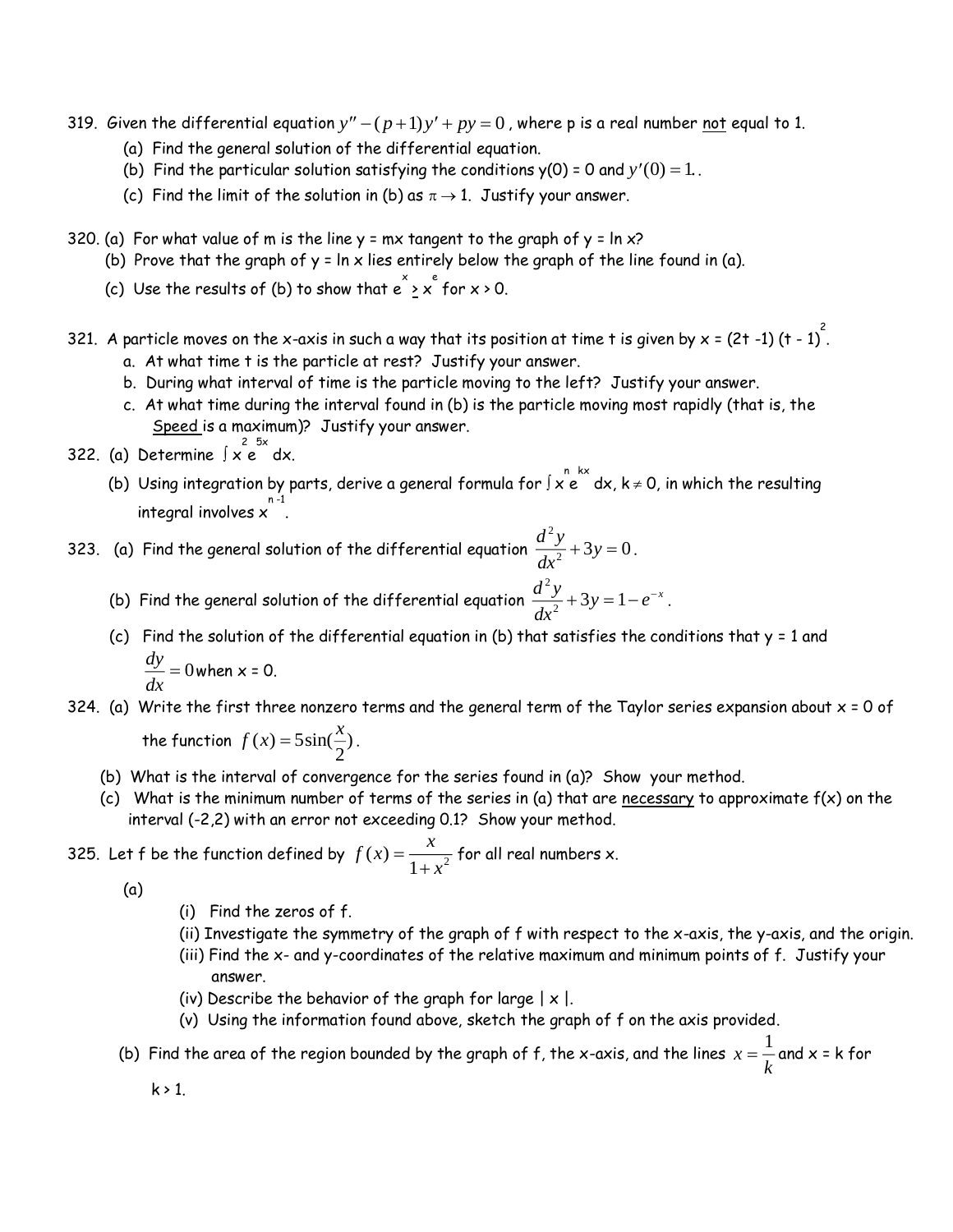- 326. (a) If  $\sqrt{2}e^{2x}$  is a particular solution of the differential equation  $y''-4y'+py=0,$  find the value of p and the general solution of the equation.
- (b) Find the particular solution of the differential equation  $y''-4y'+5y=0$  that satisfies the condition

that 
$$
y = 0
$$
 and  $y' = 1$  when  $x = \frac{\pi}{2}$ .

327. (a) Does the series  $\sum_{n=0}^{\infty} \frac{2}{n^2}$  $\sum_{j=1}^{j} j^2$  *j*  $\sin \frac{\pi}{4}$  $\sum\limits_{i=2}^{\infty}\frac{2}{\sin{\frac{\pi}{i}}}$ converge? Justify your answer.

(b) Express  $\sum_{i=1}^{n} \frac{2}{i}$ *n k*  $\sum_{n\to\infty}$ n *n*  $\sum\limits_{n=1}^{n}\frac{2}{n}\sin\frac{k\pi}{n}$ as a definite integral and evaluate the integral. →∞

328. Let  $f(x) = \int_{0}^{x} \frac{1}{\sqrt{1-x^2}} dt$ *t*  $\int_0^x \frac{1}{1+t^4}$  $\frac{1}{\sqrt{t}}$ dt for all real numbers x.

- (a) Find f(0).
- (b) Find  $f'(1)$ .
- (c) Justify that  $f(3) f(1) < 1$ .
- (d) Justify that  $f(x) + f(-x) = 0$  for all real numbers x.

329. Given the function f defined by  $f(x) = x | x + 2 |$  for all x such that  $-3 \times x \times 1$ .

- (a) Find the values of  $x$  in the given interval for which  $f$  is increasing. Justify your answer.
- (b) For what values of  $x$  is the graph of  $f$  concave downward?
- (c) On the axes provided, sketch the graph of f.
- (d) Is  $f'(x)$  continuous for all  $x$  in the given interval? Justify your answer.

330. (a) In the interval  $0$ 2  $0\leq x\leq\frac{\pi}{2}$  find the general solution of the differential

equation 
$$
\cot(x) \frac{dy}{dx} + y = \csc(x) \cdot \cot x \frac{dy}{dx} + y = \csc x
$$

(b) Find the solution of the differential equation in part (a) that satisfies the condition that  $y = 0$  when

$$
x=\frac{\pi}{3}.
$$

331. The power series  $\sum_{n=1}^{\infty} \frac{\ln(n+1)x}{n}$ *n n*  $^+$  $\overline{=}$   $n +$  $\sum_{n=1}^{\infty} \frac{\ln(n+1)}{n+1}$  $\frac{1}{0}$   $n+1$ has the interval of convergence -1  $\leq$  x < 1. Let f(x) be its sum.

- (a) Find f (0) and f '(0).
- (b) Justify that the interval of convergence is  $-1 \le x < 1$ .
- 332. A particle moves in a plane so that at any time t, 0  $\leq$  t  $\leq$  1, its position is given by x = (1/4)  $e^{8^+}$  2t and  $y = e^{4t}$ . Let C denote the path traced by the particle.
	- a. Find the components of the velocity vector at any time t.
	- b. Find the arc length of C.
	- c. Set up an integral, involving only the variable t, that represents the area of the surface generated by rotating C about the y-axis. Do not evaluate the integral.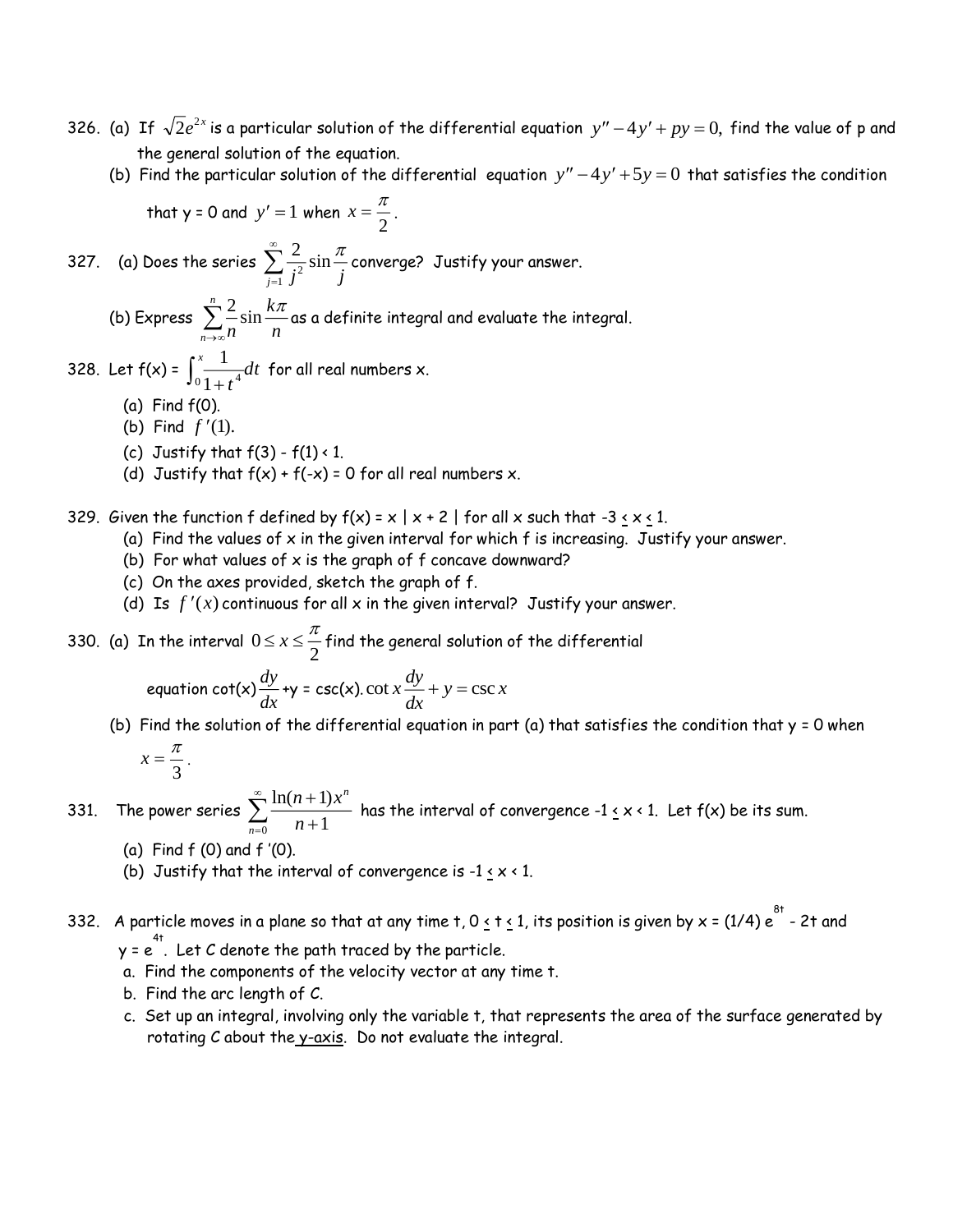- 333. Given the differential equation  $py'' + y' 2y = qx$ .
	- (a) Find the general solution of the differential equation when  $p = 0$  and  $q = 0$ .
	- (b) Find the general solution of the differential equation when  $p = 1$  and  $q = 0$ .
	- (c) Find the general solution of the differential equation when  $p = 1$  and  $q = 2$ .
- 334. Let f be the function defined by  $f(x) = \frac{1}{1-2x}$ 1  $\frac{1}{1-2x}$ .
	- (a) Write the first four terms and the general term of the Taylor series expansion of  $f(x)$  about  $x = 0$ .
	- (b) What is the interval of convergence for the series found in part (a)? Show your method.
	- (c) Find the value of f at  $x = -1/4$ . How many terms of the series are adequate for approximating  $f(-1/4)$  with an error not exceeding one per cent? Justify your answer.
- 335. A particle moves in the xy-plane so that at any time t  $\geq$  0 its position (x,y) is given by x = e  $^+$  e  $^-$  and

$$
y = e^+ - e^+
$$

- (a) Find the velocity vector for any time  $t \ge 0$ .
- (b) Find lim (dy/dt)/(dx/dt).
	- $t \rightarrow \infty$

.

- (c) The particle moves on a hyperbola. Find an equation for this hyperbola in terms of  $x$  and  $y$ .
- (d) On the axes provided, sketch the path of the particle showing the velocity vector for  $t = 0$ .
- 336. Let f be a function with domain the set of all real numbers and having the following properties:
	- (i)  $f(x + y) = f(x)f(y)$  for all real numbers x and y.
	- (ii)  $\lim_{h \to 0} f(h) 1 = k$ , where k is a nonzero real number.

 $h \rightarrow \infty$  h

- (a) Use these properties and a definition of the derivative to show that  $f'(x)$  exists for all real numbers  $x$ .
- (b) Let  $f^{^{(n)}}$  denotes the nth derivative of  $f$ . Write an expression for  $f^{^{(n)}}(x)$  in terms of  $f(x)$ .
- (c) Given that f(1) = 2, use the Mean Value Theorem to show that there exists a number c such that  $0 \times c$  > 3 and  $f'$ © = 7/3.

337. (a) Determine whether the series A =  $\sum_{n=1}^{\infty} \frac{4}{n}$  $\frac{1}{1}n^2+1$ *n*  $\sum_{n=1}^{n} n^{2} +$  $\sum_{n=2}^{\infty} \frac{4n}{n^2}$  converges or diverges. Justify your answer.

(b) If S is the series formed by multiplying the nth term in A by the nth terms in  $\sum_{n=1}^{\infty} \frac{1}{n}$  $\sum_{n=1}$  2*n*  $\sum\limits_{i=1}^{\infty}\frac{1}{2^{n}}$ , write an

expression using summation notation for S.

- (c) Determine whether the series S found in part (b) converges or diverges. Justify your answer.
- 338. (a) Find the general solution of the differential equation  $xy' + y = 0$ .
- (b) Find the general solution of the differential equation xy' + y = 2x  $^2$ y.
	- (c) Find the particular solution for the differential equation in part (b) that satisfies the condition that  $y = e^{\frac{2}{x}}$  when  $x = 1$ .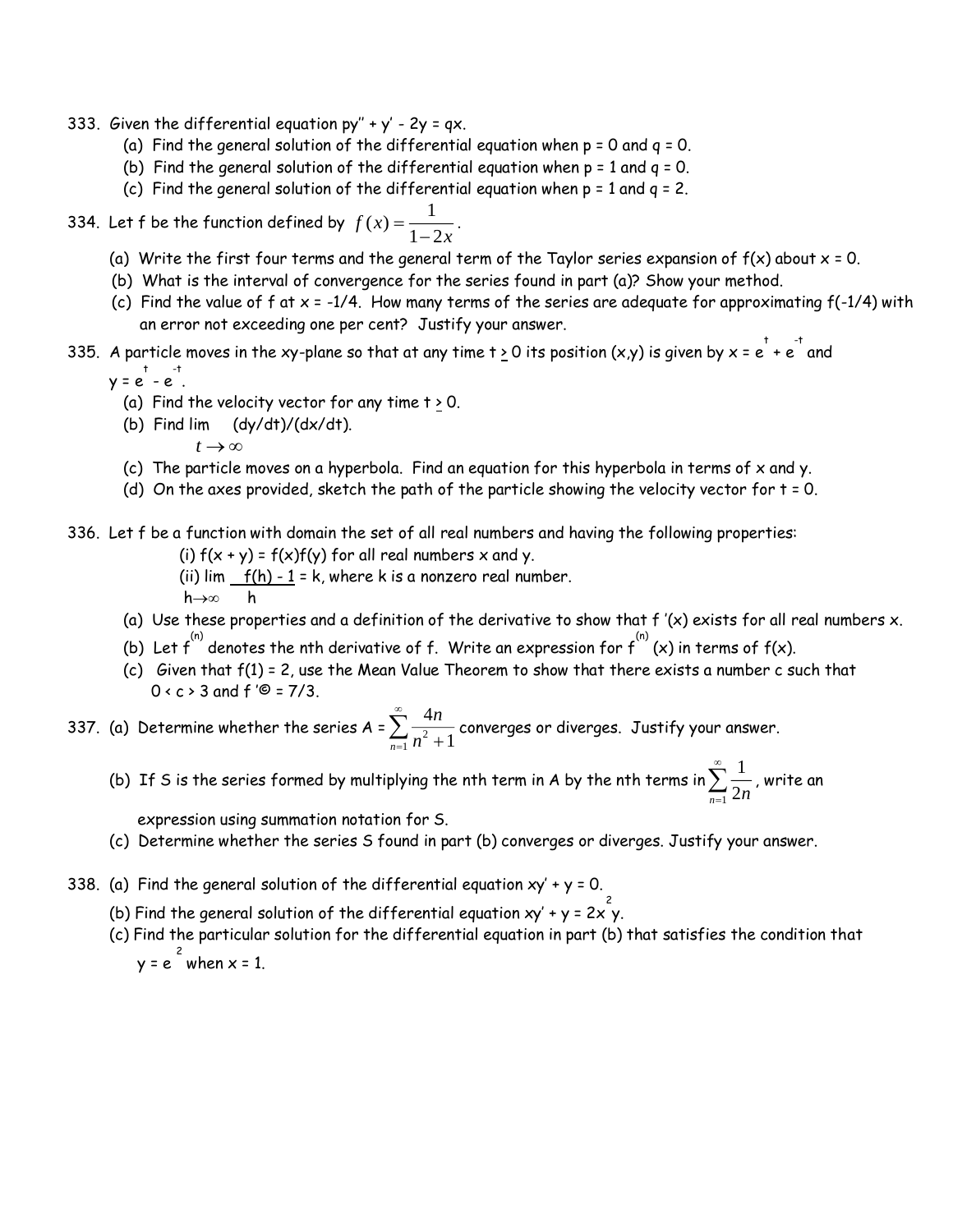- 339. Let R be the region enclosed by the graph of y = e  $\vec{x}$  , x = k (k > 0) and the coordinate axes.
	- (a) Write an improper integral that represents the limit of the area of the region R as k increases without bound and find the value of the integral if it exists.
	- (b) Find the volume, in terms of  $k$ , of the solid generated if  $R$  is rotated about the  $y$ -axis.
	- (c) Find the volume, in terms of k, of the solid whose base is R and whose cross sections perpendicular to the x-axis are square

.340.

Let S be the series  $\sum_{i=1}^{\infty} \frac{t_i}{t_i}$  $\sum_{n=0}^{n} (1+t)^n$  $\sum_{n=0}^{\infty} \frac{t}{(1+\epsilon)^n}$  where t  $\neq 0$ .

- 340. (a) Find the value to which S converges when  $t = 1$ .
	- (b) Determine the value of t for which S converges. Justify your answer.
	- (c) Find all values of t that make the sum of the series S greater than 10.
- 341. (a) Find the general solution of the differential equation  $\frac{d^2y}{dx^2}$ *dx dy*  $\frac{d^2y}{dx^2} + \frac{dy}{dx} - 6y = e^x$  $\frac{y}{2} + \frac{xy}{1} - 6y = e^x$ .
	- (b) Find the particular solution for the differential equation in part (a) that satisfies the conditions that  $y = 1$  and dy/dx = -1 when  $x = 0$ .
	- (c) Find the general solution of the differential equation  $\frac{d^2y}{dx^2}$ *dx dy*  $\frac{d^2y}{dx^2} + \frac{dy}{dx} - 6y = e^x$  $\frac{y}{2} + \frac{y}{l} - 6y = e^x$ .
- 342. (a) A solid is constructed so that it has a circular base of radius r centimeters and every plane section perpendicular to a certain diameter of the base is a square, with a side of the square being a chord of the circle. Find the volume of the solid.
	- (b) If the solid described in part (a) expands so that the radius of the base increases at a constant rate of  $\frac{1}{2}$  centimeters per minute, how fast is the volume changing when the radius is 4 centimeters?
- 343. Let f be a differentiable function defined for all  $x > 0$  such that
	- (i)  $f(1) = 0$ , (ii) f '(1) = 1, and (iii) *d*  $\frac{d}{dx}$  [f(2x)] = f '(x) , for all x > 0.
	- (a) Find f '(2).
	- (b) Suppose f' is differentiable. Prove that there is a number c,  $2 < c < 4$ , such that f"(c) = -1/8.
	- (c) Prove that  $f(2x) = f(2) + f(x)$  for all  $x \ge 0$ .

344. A particle moves along the x-axis so that its position function  $x(t)$  satisfies the differential equation

*d y dt dx*  $\frac{1}{dt}$  – 6*x* 2  $\frac{y}{z}$   $-\frac{dx}{dt}$   $-6x$   $=$  0 , and has the property that at time t = 0, x = 2 and  $\frac{dx}{dt}$  $\frac{d\mathbf{r}}{dt}$  = -9.

- (a) Write an expression for  $x(t)$  in terms of t.
- (b) At what times t, if any, does the particle pass through the origin?
- (c) At what times t, if any, is the particle at rest?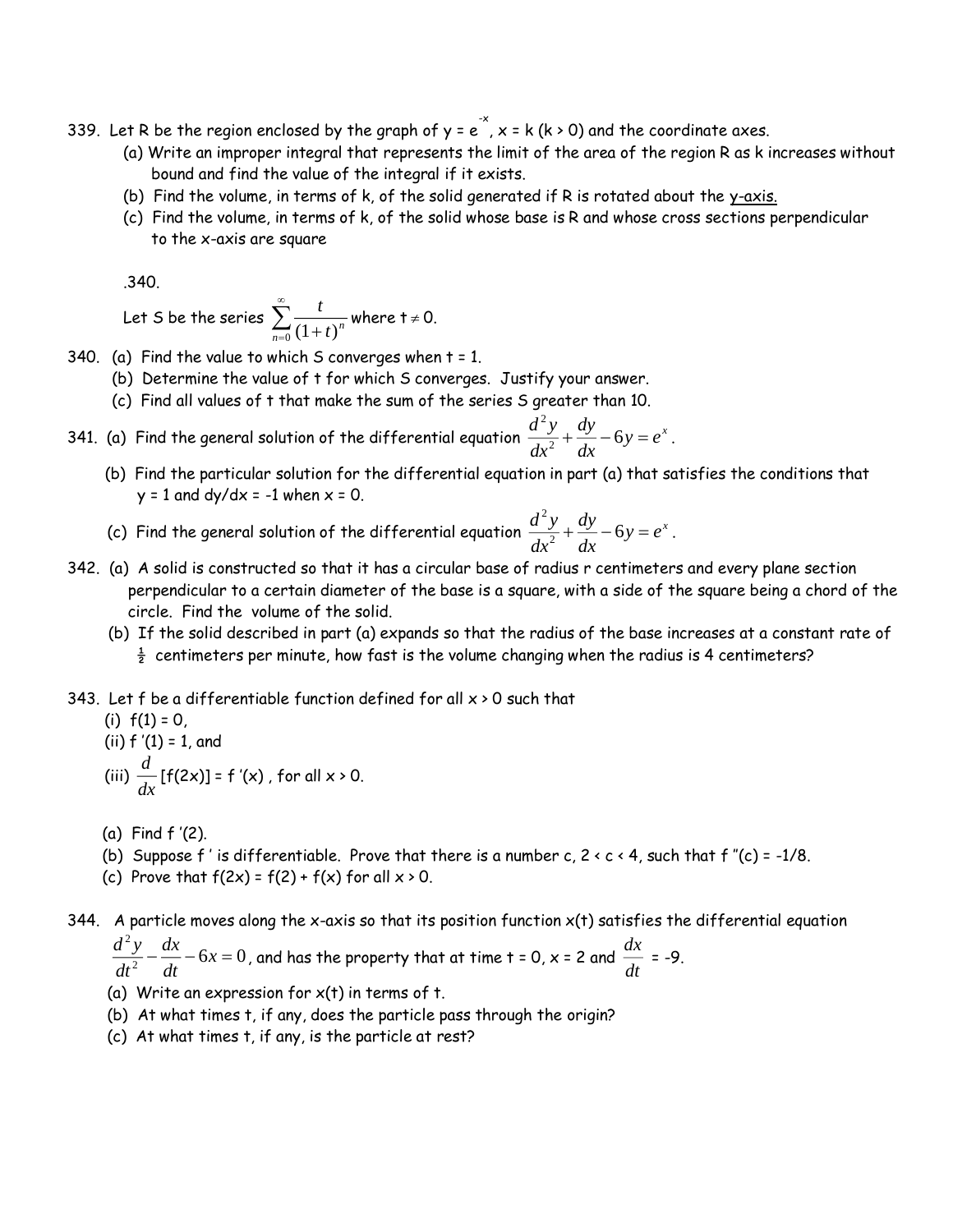- 345. (a) Write the Taylor series expansion about  $x = 0$  for  $f(x) = \ln(1 + x)$ . Include an expression for the general form.
	- (b) For what values of  $x$  does the series in part (a) converge?
	- (c) Estimate the error in evaluating ln (3/2) by using only the first five nonzero terms of the series in part (a). Justify your answer.
	- (d) Use the result found in part (a) to determine the logarithmic function whose Taylor series is  $\sum_{n=1}^{\infty}$   $(-1)^{n+1} x^{2n}$

$$
\sum_{n=1}^{\infty} \frac{(-1)^n x}{2n}
$$

.

346. Point P(x,y) moves in the xy-plane in such a way that  $\frac{dx}{dt}$  $\frac{d}{dt} = \frac{1}{t+1}$ 1  $\frac{1}{1}$  and  $\frac{dy}{dt}$  $\frac{dy}{dt}$  = 2*t* for t <u>></u> 0.

- (a) Find the coordinates of P in terms of t if, when  $t = 1$ ,  $x = \ln 2$  and  $y = 0$ .
- (b) Write an equation expressing  $y$  in terms of  $x$ .
- (c) Find the average rate of change of y with respect to  $x$  as t varies from 0 to 4.
- (d) Find the instantaneous rate of change of y with respect to x when  $t = 1$ .
- 347. Let  $f$  be the function given by  $f(x) = \{x^2 \sin(1/x), \text{ for } x \neq 0, \text{ or } 0 \text{ for } x = 0\}$ 
	- (a) Using the definition of the derivative, prove that f is differentiable at  $x = 0$ .
	- (b) Find  $f'(x)$  for  $x = 0$ .
	- (c) Show that  $f'$  is not continuous at  $x = 0$ .
- 348. Consider the curve y = 2  $\times$  from x = 3 to x = 8.
	- a. Set up, but do not integrate, an integral expression in terms of a single variable for the length of the curve.
	- b. Let S be the surface generated by revolving the curve about the x-axis. Find the area of S by setting up and integrating a definite integral.

349. Consider the differential equation 
$$
\frac{dy}{dx} + 2xy = xe^{(-x^2+x)}.
$$

- (a) Find the general solution of the differential equation.
- (b) Find the particular solution of the differential equation that satisfies the condition  $y = 3$  when  $x = 0$ .

350. Consider the power series 
$$
\sum_{n=0}^{\infty} a_n x^n
$$
, where  $a_0 = 1$  and  $a_n = \frac{7}{n} a_{n-1}$  for  $n \ge 1$ .

(a) Find the first four terms and the general term of the series.

(b) If 
$$
f(x) = \sum_{n=0}^{\infty} a_n x^n
$$
, find the value of f '(1).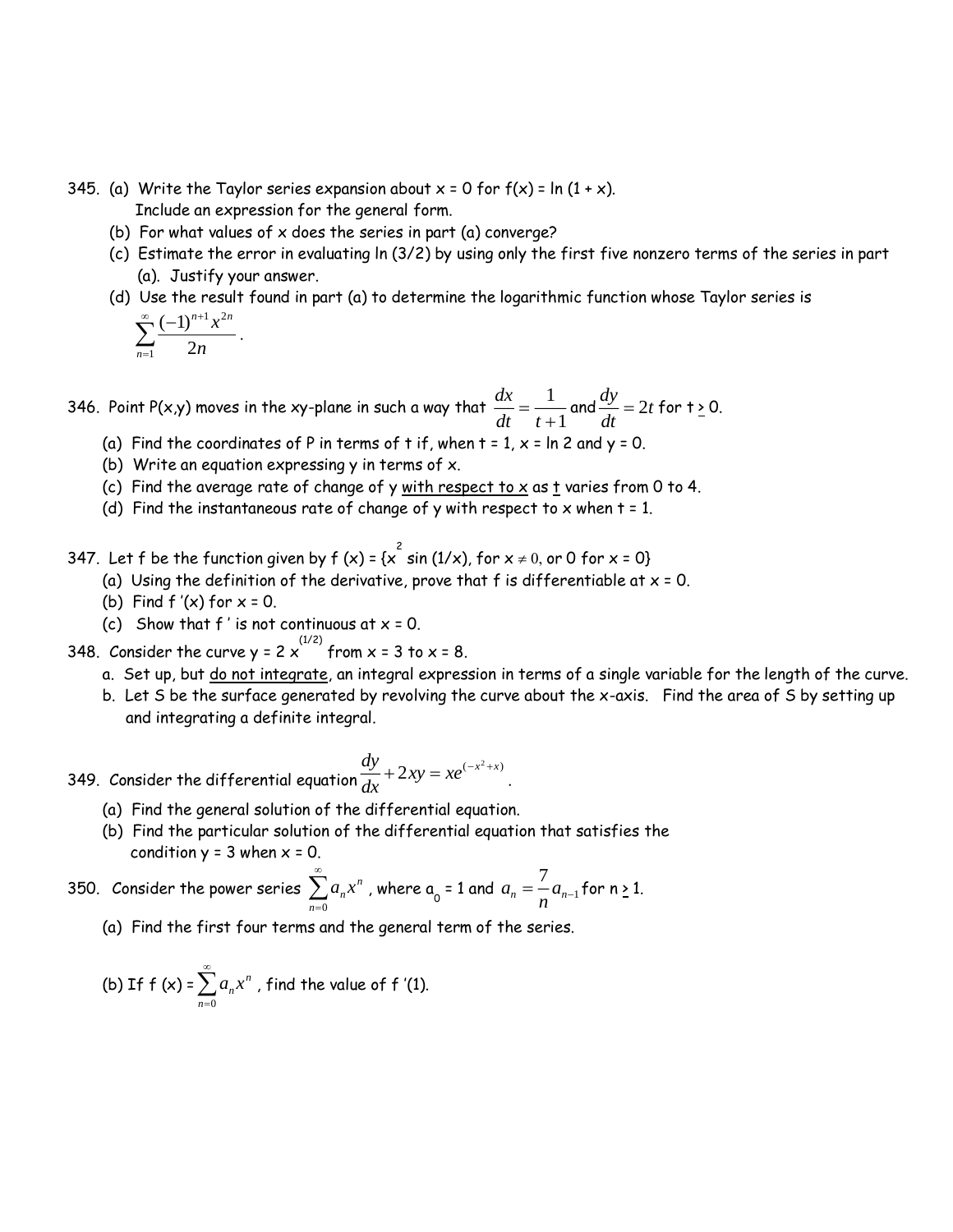- 351. The path of a particle is given for time t  $\rightarrow$  0 by the parametric equations  $x$   $=$   $t$  $t = t + \frac{2}{t}$  and y = 3t<sup>2</sup>.
	- (a) Find the coordinates of each point on the path where the velocity of the particle in the x direction is zero.

(b) Find 
$$
\frac{dy}{dx}
$$
 when t = 1.  
(c) Find  $\frac{d^2y}{dx^2}$  when y = 12.

352. Let f be the function defined by  $\sum_{n=1}^{\infty} \frac{x^{n}}{n!}$ *n n n*  $\sum_{n=1}^{\infty} 3^n n!$  $\sum_{n=-\infty}^{\infty}\frac{x^nn^n}{2^n-1}$  for all values of x for which the series converges.

- (a) Find the radius of convergence of this series.
- (b) Use the first three terms of this series to find an approximation of f(-1).
- (c) Estimate the amount of error involved in the approximation in part (b). Justify your answer.
- 353. Consider the curves  $r = 3 \cos \theta$  and  $r = 1 + \cos \theta$ .
	- (a) Sketch the curves on the axes provided.
	- (b) Find the area of the region inside the curve  $r = 3 \cos \theta$  and outside the curve  $r = 1 + \cos \theta$  by setting up and evaluating a definite integral. Your work must include an antiderivative.

354. Given the differential equation 
$$
\frac{dy}{dx} = \frac{-xy}{\ln y}
$$
, y > 0.

- a. Find the general solution of the differential equation.
- b. Find the solution that satisfies the conditon y =  $e^{2\over 2}$  when x = 0. Express your answer in the form y = f(x).
- c. Explain why  $x = 2$  is not in the domain of the solution found in part (b).
- 355. Let f be the function defined by  $f(x) = -\ln x$  for  $0 \le x \le 1$  and let R be the region between the graph of f and the x-axis.
	- a. Determine whether region R has finite area. Justify your answer.
	- b. Determine whether the solid generated by revolving region R about the y-axis has finite volume. Justify your answer.
- 356. Let f be a function that is defined and twice differentiable for all real numbers x and that has the following properties:
	- $(i) f (0) = 2$
	- (ii)  $f'(x) > 0$  for all  $x$
- (iii) The graph of f is concave up for all  $x > 0$  and concave down for all  $x < 0$  Let g be the function defined by  $g(x) = f(x^2)$ .
	- (a) Find g(0).
	- (b) Find the x-coordinates of all minimum points of g. Justify your answer.
	- (c) Where is the graph of g concave up? Justify your answer.
	- (d) Using the information found in parts (a), (b), and (c), sketch a possible graph of g on the axes provided.

357. Given the differential equation *dy*  $\frac{dy}{dx} = 2y - 5\sin x$ .

- (a) Find the general solution.
- (b) Find the particular solution whose tangent line at  $x = 0$  has slope 7.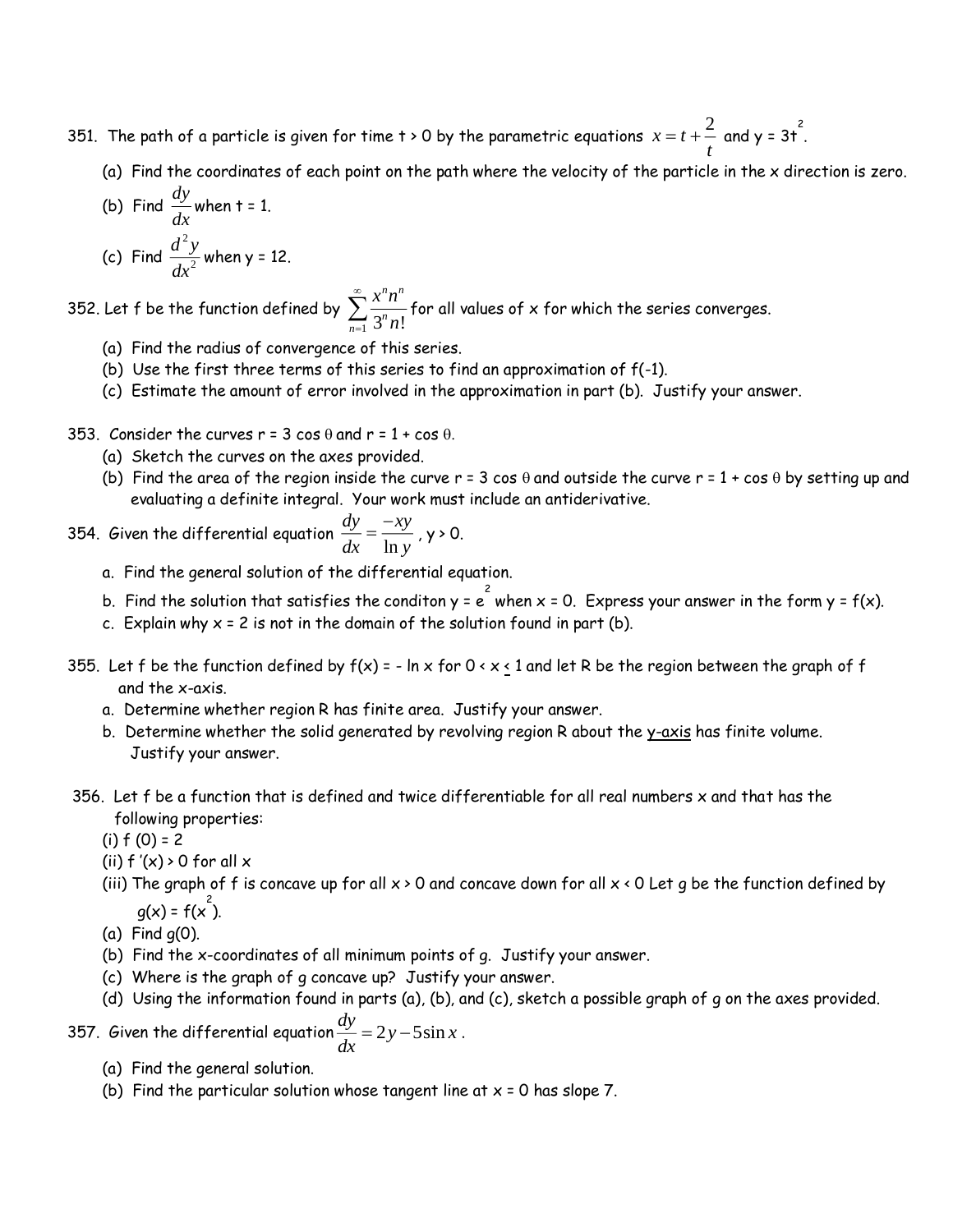- 358. (a) Find the first four nonzero terms in the Taylor series expansion about x = 0 for  $f\left( x\right) =\sqrt{1+x}$  .
	- (b) Use the results found in part (a) to find the first four nonzero terms in the Taylor series expansion about  $x = 0$  for  $g(x) = \sqrt{1 + x^3}$ .
	- (c) Find the first four nonzero terms in the Taylor series expansion about x = 0 for the function h such that  $h'(x) = \sqrt{1 + x^3}$  and h(0)=4.

359. For all real numbers x and y, let f be a function such that  $f(x + y) = f(x) + f(y) + 2xy$  and such that

 $\lim \frac{f(h)}{h} = 7$  as  $h \to 0$ .

- (a) Find f(0). Justify your answer.
- (b) Use the definition of the derivative to find  $f'(x)$ .
- (c) Find f(x).

360. At any time  $t \ge 0$ , in days, the rate of growth of a bacteria population is given by y '= ky, where k is a constant and y is the number of bacteria present. The initial population is 1,000 and the population triples during the first 5 days.

- (a) Write an expression for y at any time  $t > 0$ .
- (b) By what factor will the population have increased in the first 10 days?
- (c) At what time t, in days, will the population have increased by a factor of 6?

361. Consider the curve given by the equation  $y^3 + 3x^2y + 13 = 0$ .

- (a) Find *dy*  $\frac{dy}{dx}$ .
- (b) Write an equation for the line tangent to the curve at the point (2,-1).
- (c) Find the minimum y-coordinate of any point on the curve. Justify your answer.
- 362. Let R be the region enclosed by the graph of  $y = \ln x$ , the line  $x = 3$ , and the x-axis.
	- a. Find the area of the region R.
	- b. Find the volume of the solid generated by revolving region R about the x-axis.
	- c. Set up, but do not integrate, an integral expression in terms of a single variable for the volume of the solid generated by revolving region R about the line  $x = 3$ .
- 363. (a) Find the first five terms in the Taylor series about x = 0 for  $\frac{1}{\sqrt{2}}$  $\frac{1}{1-2x}$

(b)Use partial fractions and the result from part (a) to find the first five terms in the Taylor series about  $x =$ 

$$
0 \text{ for } g(x) = \frac{1}{(1-2x)(1-x)}.
$$

- 364. The position of a particle moving in the xy-plane at any time  $t$ ,  $0 < t < 2\pi$ , is given by the parametric equations  $x = \sin t$  and  $y = \cos(2t)$ .
	- a. Find the velocity vector for the particle at any time  $t, 0 < t < 2\pi$ .
	- b. For what values of t is the particle at rest?
	- c. Write an equation for the path of the particle in terms of  $x$  and  $y$  that does not involve trigonometric functions.
	- (d) Sketch the path of the particle in the xy-plane below.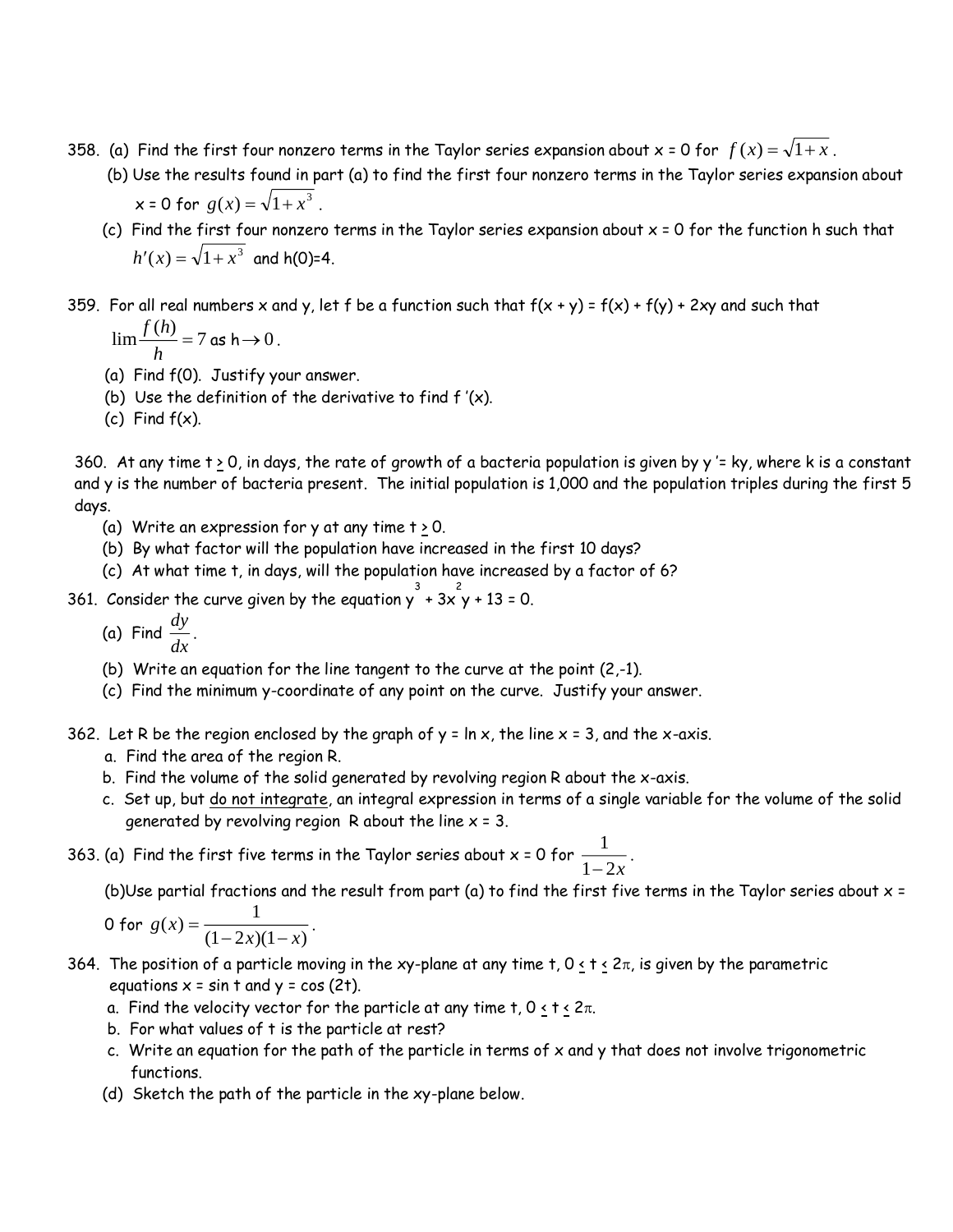365. Let  $f$  be a continuous function with domain  $x \succ 0$  and let  $F$  be the function given by  $F(x)$  =  $\int_t^x$  $f(t)dt$  for  $x > 0$ .

Suppose that  $F(ab) = F(a) + F(b)$  for all  $a > 0$  and  $b > 0$  and that  $F'(1) = 3$ .

- (a) Find f(1).
- (b) Prove that af '(ax) =  $F'(x)$  for every positive constant a.
- (c) Use the results from parts (a) and (b) to find  $f(x)$ . Justify your answer.

366. Let f be the function defined by  $f(x) = (x^2 - 3) e^x$  for all real numbers x.

- (a) For what values of  $x$  is f increasing?
- (b) Find the x-coordinate of each point of inflection of f.
- (c) Find the  $x$  and y-coordinates of the point. If any, where  $f(x)$  attains its absolute minimum.

367. Let R be the shaded region between the graphs of  $y = \frac{z}{x}$  $=$  $\frac{3}{2}$  and  $y = \frac{3x}{2}$ *x*  $=\frac{1}{x^2+1}$ 3  $\frac{24}{2}$  for x = 1 to x =  $\sqrt{3}$ .

- (a) Find the area of R.
- (b) Find the volume of the solid generated by revolving R about the y-axis.

368.

The figure above represents an observer at point A watching balloon B as it rises from point C. The balloon is rising at a constant rate of 3 meters per second and the observer is 100 meters from point C.

- (a) Find the rate of change in  $x$  at the instant when  $y = 50$ .
- (b) Find the rate of change in the area of right triangle BCA at the instant when y = 50.
- (c) Find the rate of change in  $\theta$  at the instant when y = 50.

369. Determine all values of x for which the series  $\sum_{n=1}^{\infty} \frac{2}{n}$  $\frac{1}{0}$  ln(k + 2) *k k x k*  $\sum_{k=0}^{\infty} \ln(k+2)$  $\sum_{k=1}^{\infty} \frac{2^k x^k}{k!}$  converges. Justify your answer.

- 370. The base of a solid S is the shaded region in the xy-plane enclosed by the x-axis, the y-axis, and the graph of y = 1 - sin x, as shown in the figure above. For each x, the cross section of S perpendicular to the x-axis at the point  $(x, 0)$  is an isosceles right triangle whose hypotenuse lies in the  $xy$ -plane.
	- a. Find the area of the triangle as a function of x.
	- b. Find the volume of S.
- 371. Let f be a differentiable function defined for all  $x \ge 0$  such that f (0) = 5 and f(3) = -1. Suppose that for any number b > 0 the average value of  $f(x)$  on the interval 0 <u>< x <</u> b is  $\frac{f(0) + f(b)}{f(0)}$ 2  $\ddot{}$

(a) Find 
$$
\int_0^3 f(x) dx
$$

- (b) Prove that  $f'(x) =$  $f'(x) = \frac{f(x) - f(x)}{x}$  $f(x) = \frac{f(x) - 5}{x}$  for all  $x > 0$ .
- (c) Using part  $(b)$ , find  $f(x)$ .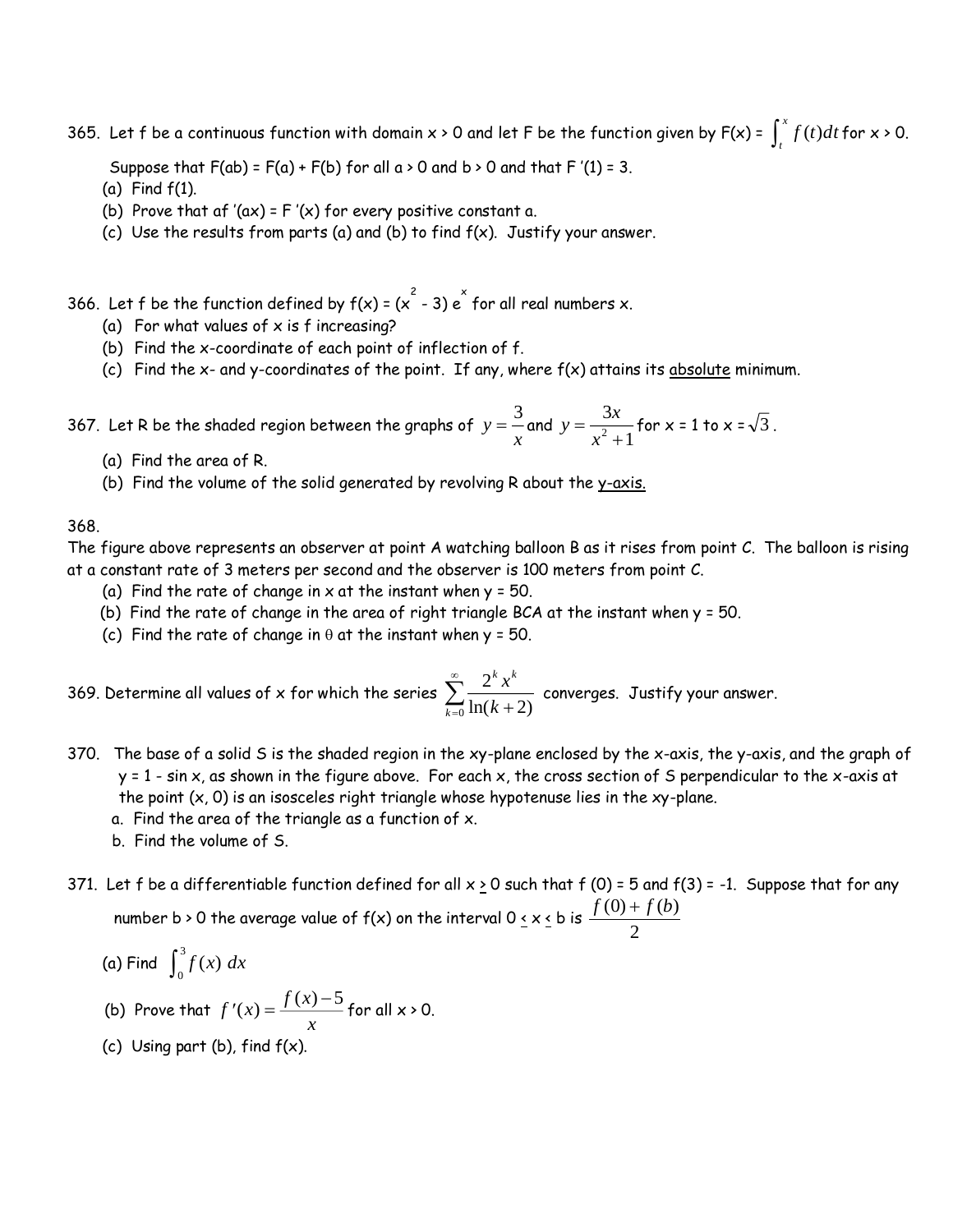- 372. Let f be a function such that  $f''(x) = 6x + 8$ .
	- (a) Find  $f(x)$  if the graph of f is tangent to the line  $3x y = 2$  at the point  $(0, -2)$ .
	- (b) Find the average value of  $f(x)$  on the closed interval [-1, 1].

373. Let R be the region enclosed by the graph of  $\frac{x}{\sqrt{2}}$ *x* 2  $\frac{1}{2}$ , the line x = 1, and the x-axis.

- (a) Find the area of R.
- (b) Find the volume of the solid generated when R is rotated about the y-axis.
- 374. Consider the function f defined by f(x) = e  $\check{\text{c}}$  cos x with domain [0, 2 $\pi$ ].
	- (a) Find the absolute maximum and minimum values of  $f(x)$ .
	- (b) Find the intervals on which f is increasing.
	- (c) Find the x-coordinate of each point of inflection of the graph of f.

375. Consider the curve given by the parametric equations  $x$  = 2t  $^3$  - 3t  $^2$  and y = t  $^3$  - 12t.

- (a) In terms of t, find  $\frac{dy}{dx}$  $\frac{dy}{dx}$ .
- (b) Write an equation for the line tangent to the curve at the point where  $t = -1$ .
- (c) Find the x- and y-coordinates for each critical point on the curve and identify each point as having a vertical or horizontal tangent.
- 376. At any time  $t \ge 0$ , the velocity of a particle traveling along the x-axis is given by the differential equation *dx*  $\frac{dx}{dt}$  - 10x = 60 e<sup>4t</sup>.

- (a) Find the general solution  $x(t)$  for the position of the particle.
- (b) If the position of the particle at time  $t = 0$  is  $x = -8$ , find the particular solution  $x(t)$  for the position of the particle.
- (c) Use the particular solution from part (b) to find the time at which the particle is at rest.

377. Let f be a function that is everywhere differentiable and that has the following properties:

- (i)  $f(x+h) = [(f(x) + f(h)) / (f(-x) + f(-h))]$  for all real numbers h and x.
- (ii)  $f(x) > 0$  for all real numbers x.
- (iii)  $f'(0) = -1$ .
- (a) Find the value of f(0).
- (b) Show that  $f(-x) = 1 / f(x)$  for all real numbers x.
- (c) Using part (b), show that  $f(x + h) = f(x) f(h)$  for all real numbers h and x.
- (d) Use the definition of the derivative to find  $f'(x)$  in terms of  $f(x)$ .
- 378. A particle starts at time  $t = 0$  and moves along the x-axis so that its position at any time  $t \ge 0$  is given by  $x(t) = (t - 1)^3 (2t - 3).$ 
	- (a) Find the velocity of the particle at any time  $t > 0$ .
	- (b) For what values of t is the velocity of the particle less than zero?
	- (c) Find the value of t when the particle is moving and the acceleration is zero.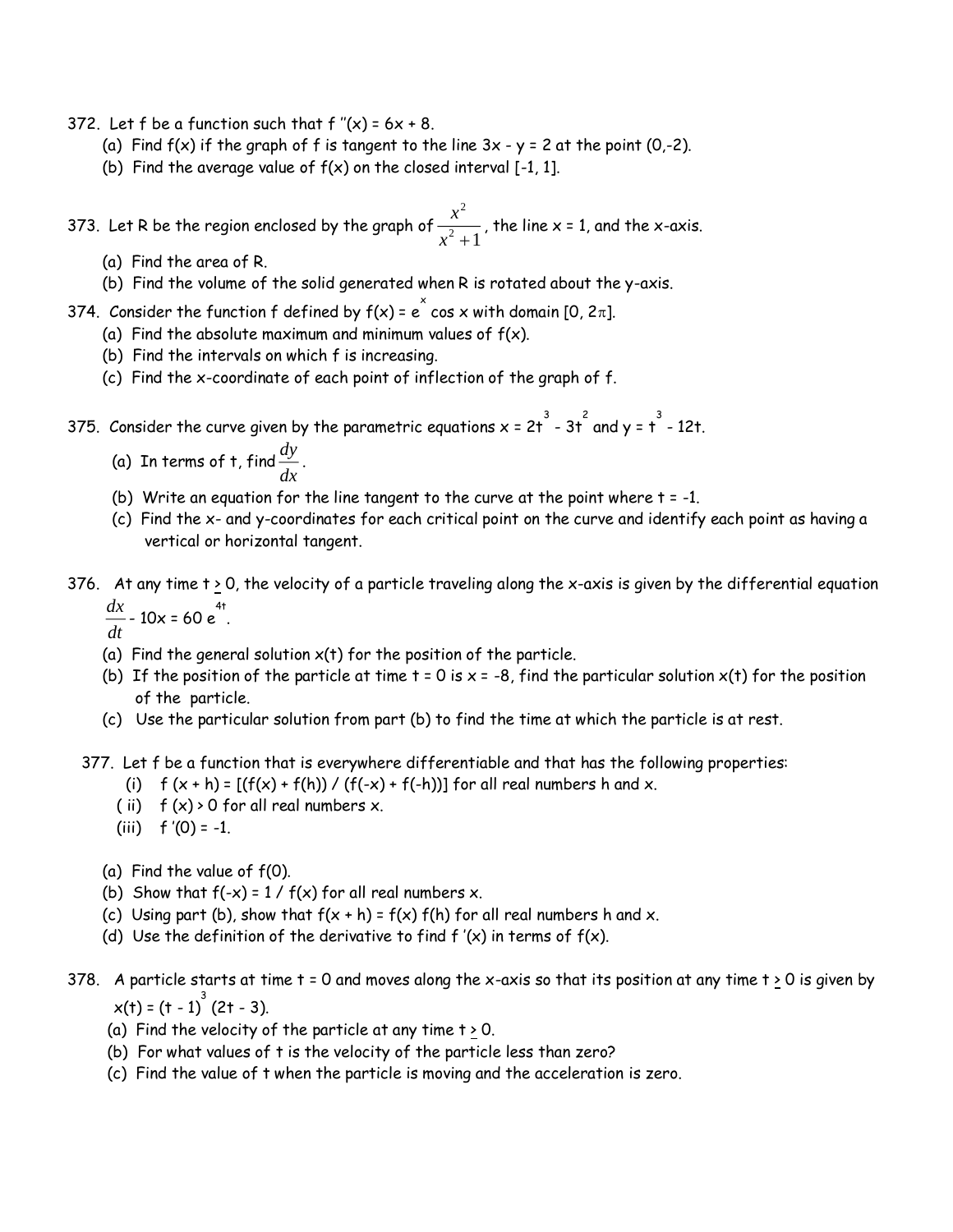- 379. Let R be the region in the xy-plane between the graphs of y =  $\stackrel{\sim}{\rm e}$  from x = 0 to x = 2.
	- (a) Find the volume of the solid generated when R is revolved about the x-axis.
	- (b) Find the volume of the solid generated when R is revolved about the y-axis.
- 380. Let  $f(x) = 12 x^2$  for  $x \ge 0$  and  $f(x) \ge 0$ .
	- a. The line tangent to the graph of f at the point (k,  $f(k)$ ) intercepts the x-axis at  $x = 4$ . What is the value of k?
	- b. An isosceles triangle whose base is the interval from  $(0,0)$  to  $(c,0)$  has its vertex on the graph of f. For what value of c does the triangle have maximum area? Justify your answer.
- 381. Let R be the region inside the graph of the polar curve  $r = 2$  and outside of the polar curve  $r = 2$  (1 sin  $\theta$ ).
	- (a) Sketch the two polar curves in the xy-plane provided and shade the region R.
	- (b) Find the area of R.
- 382. Let f be the function defined by  $f(x) = \frac{1}{x-1}$ 1  $\frac{1}{1}$ .
	- a. Write the first four terms and the general term of the Taylor series expansion of  $f(x)$  about  $x = 2$ .
	- b. Use the result from part (a) to find the first four terms and the general term of the series expansion about  $x = 2$  for  $\ln |x - 1|$ .
	- c. Use the series in part (b) to computer a number that differs from  $\ln\frac{3}{2}$  $\frac{1}{2}$  by less than 0.05. Justify your  $2$ answer.
- 383. Let f and g be continuous functions with the following properties:
	- (i)  $q(x) = A f(x)$  where A is a constant

(ii) 
$$
\int_{1}^{2} f(x)dx = \int_{2}^{3} g(x)dx
$$
  
(iii)  $\int_{2}^{3} f(x) dx = -3A$ 

- (a) Find  $\int_1^3$  $\int_{1}^{3} f(x)dx$  in terms of A.
- (b) Find the average value of  $q(x)$  in terms of A, over the interval [1,3].
- (c) Find the value of k if  $\int_0^1 f(x+1) dx = kA$  $0 f(x+1) dx = kA$ .
- 384. A particle moves on the x-axis so that its velocity at any time t <u>></u> 0 is given by v(t) = 12t  $^{2}$  38t + 15. At  $t = 1$ , the particle is at the origin.
	- (a) Find the position  $x(t)$  of the particle at any time  $t \ge 0$ .
	- (b) Find all values of t for which the particle is at rest.
	- (c) Find the maximum velocity of the particle for  $0 \le t \le 2$ .
	- (d) Find the total distance traveled by the particle from  $t = 0$  to  $t = 2$ .
- 385. Let  $f$  be the function defined by  $f(x)$  =  $x$   $e^{(1-x)}$  for all numbers  $x$ .
	- (a) Find each interval on which f is increasing.
	- (b) Find the range of f.
	- (c) Find the x-coordinate of each point of inflection of the graph of f.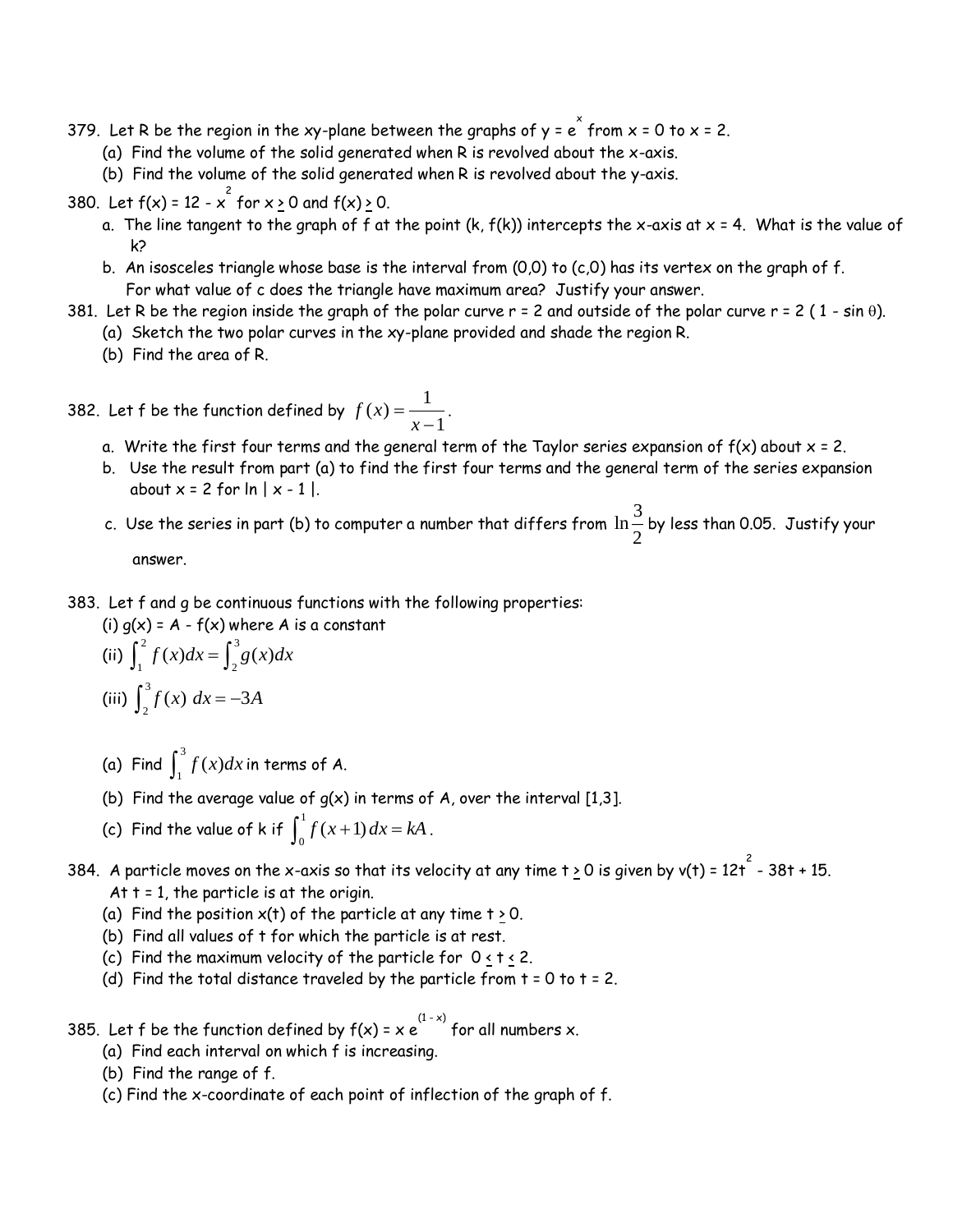- (d) Using the results found in parts (a), (b), and (c), sketch the graph of f in the xy-plane provided. (Indicate all intercepts.)
- 386. Let R be the shaded region in the first quadrant enclosed by the y-axis and the graphs of  $y = sin x$  and  $y = \cos x$ .
	- (a) Find the area of R.
	- (b) Find the volume of the solid generated when R is revolved about the x-axis.
	- (c) Find the volume of the solid whose base is R and whose cross sections cut by planes perpendicular to the x-axis are squares.

387. Let 
$$
F(x) = \int_1^{2x} \sqrt{t^2 + 1} dt
$$
.

- (a) Find  $F'(x)$ .
- (b) Find the domain of F.
- (c) Find lim F(x).  $x \rightarrow .5$
- (d) Find the length of the curve  $y = F(x)$  for  $1 \le x \le 2$ .

388. Let F be the function given by  $f(t) = 4 / (1 + t^2)$  and G be the function given by  $G(x) = \int_0^x f(t) dt$ .

- a. Find the first four nonzero terms and the general term for the power series expansion of  $f(t)$  about  $t = 0$ .
- b. Find the first four nonzero terms and the general term for the power series expansion of  $G(x)$  about  $x = 0$ .
- c. Find the interval of convergence of the power series in part (b). (Your solution must include an analysis that justifies your answer.)

389. A certain rumor spreads through a community at the rate  $\frac{dy}{dt}$  $\frac{dy}{dt}$  = 2y (1 - y), where y is the proportion of

the population that has heard the rumor at time t.

- (a) What proportion of the population has heard the rumor when it is spreading the fastest?
- (b) If at time t = 0 ten percent of the people have heard the rumor, find y as a function of t.
- (c) At what time t is the rumor spreading the fastest?
- 390. At time t,  $0 \le t \le 2\pi$ , the position of a particle moving along a path in the xy-plane is given by the parametric equations  $x = e^{\frac{t}{b}} \sin t$  and  $y = e^{\frac{t}{b}} \cos t$ .
	- (a) Find the slope of the path of the particle at time  $t = \pi / 2$ .
	- (b) Find the speed of the particle when  $t = 1$ .
	- (c) Find the distance traveled by the particle along the path from  $t = 0$  to  $t = 1$ .
- 391. Let  $f$  be a function defined by  $f(x) = \begin{cases} 2x x^2 & \text{for } x \le 1, \end{cases}$  $\{x^2 + kx + p, \text{ for } x > 1.\}$ 
	- a. For what values of k and p will f be continuous and differentiable at  $x = 1$ ?
	- b. For the values of k and p found in part (a), on what intervals is f increasing?
	- c. Using the values of k and p found in part (a), find all points of inflection of the graph of f. Support your conclusion.
- 392. The length of a solid cylindrical cord of elastic material is 32 inches. A circular cross section of the cord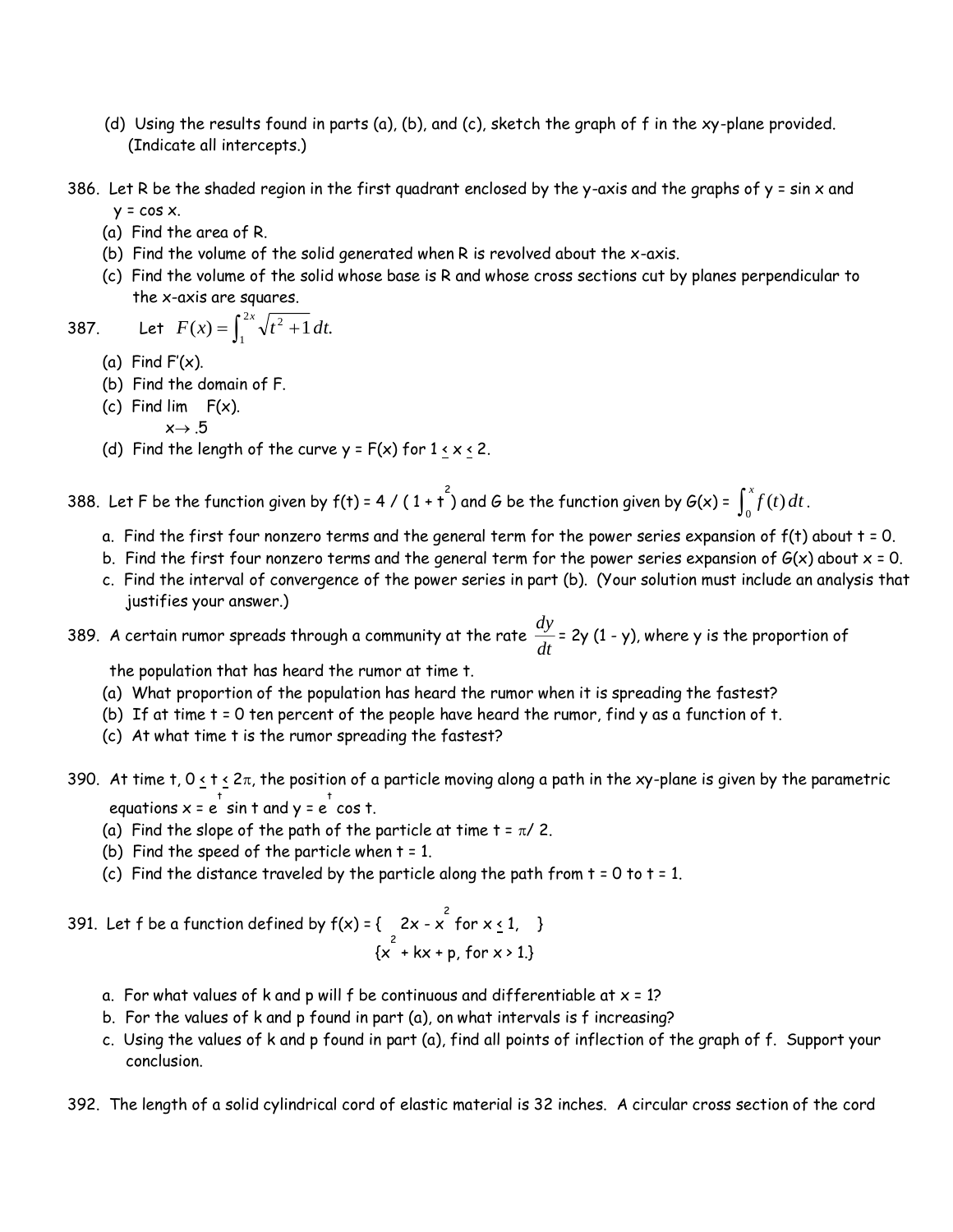has radius  $\frac{1}{2}$  inch.

- a. What is the volume, in cubic inches, of the cord?
- b. The cord is stretched lengthwise at a constant rate of 18 inches per minute. Assuming that the cord maintains a cylindrical shape and a constant volume, at what rate is the radius of the cord changing one minute after stretching begins. Indicate units of measure. A force of 2x pounds is required to stretch the cord x inches beyond its natural length of 32 inches.
- c. How much work is done during the first minute of stretching described in part (b)? Indicate units of measure.

393. Consider the series  $\sum_{n=1}^{\infty} \frac{1}{n^2}$  $\sum_{n=2}$   $n^p \ln n$  $\sum\limits_{n=0}^{\infty}\frac{1}{n^p\ln n}$  , where p <u>></u> 0.

- (a) Show that the series converges for  $p > 1$ .
- (b) Determine whether the series converges or diverges for p = 1. Show your analysis.
- (c) Show that the series diverges for  $0 \le p < 1$ .
- 394. The position of a particle at any time t  $\geq$  0 is given by x(t) = t  $^{2}$  3 and y = (2/3) t  $^{3}$  .
	- (a) Find the magnitude of the velocity vector at  $t = 5$ .
	- (b) Find the total distance traveled by the particle from  $t = 0$  to  $t = 5$ .
	- (c) Find dy/dx as a function of x.
- 396. Let f be the function given by  $f(x) = e^x$ (x/2) .
	- a. Write the first four nonzero terms and the general term for the Taylor series expansion for f(x) about  $x = 0$ .
	- b. Use the result from part (a) to write the first three nonzero terms and the general terms of the series expansion about x = 0 for g(x) = (e  $^{x/2}$  - 1)/x.
	- c. For the function g in part (b), find g'(2) and use it to show that  $\sum \frac{n}{n}$  $\sum_{n=1}$  4(*n*+1) 1  $\frac{1}{4(n+1)!} = \frac{1}{4}$  $\sum_{n=1}^{\infty} \frac{n}{4(n+1)!} = \frac{1}{4}.$
- 397. Let f be a function that is differentiable throughout its domain and that has the following properties: (i)  $f(x + y) = [f(x) = f(y)] / [1 - f(x) f(y)]$  for all real numbers x, y, and x + y in the domain of f.
	- (ii)  $\lim$   $f(h) = 0$ .
	- $h\rightarrow 0$
	- (iii)  $\lim$   $f(h)/h = 1$ .  $h\rightarrow 0$
	- (a) Show that  $f(0) = 0$ .
	- (b) Use the definition of the derivative to show that f '(x) = 1 + [f(x)]  $\int$ Indicate clearly where properties (i), (ii), and (iii) are used.
	- (c) Find  $f(x)$  by solving the differential equation in part (b).
- 398. A particle moves along the graph of  $y = cos x$  so that the x-component of acceleration is always 2. At time t = 0, the particle is at the point  $(\pi, -1)$  and the velocity vector of the particle is (0,0).
	- (a) Find the x- and y-coordinates of the position of the particle in terms of t.
	- (b) Find the speed of the particle when its position is (4, cos 4).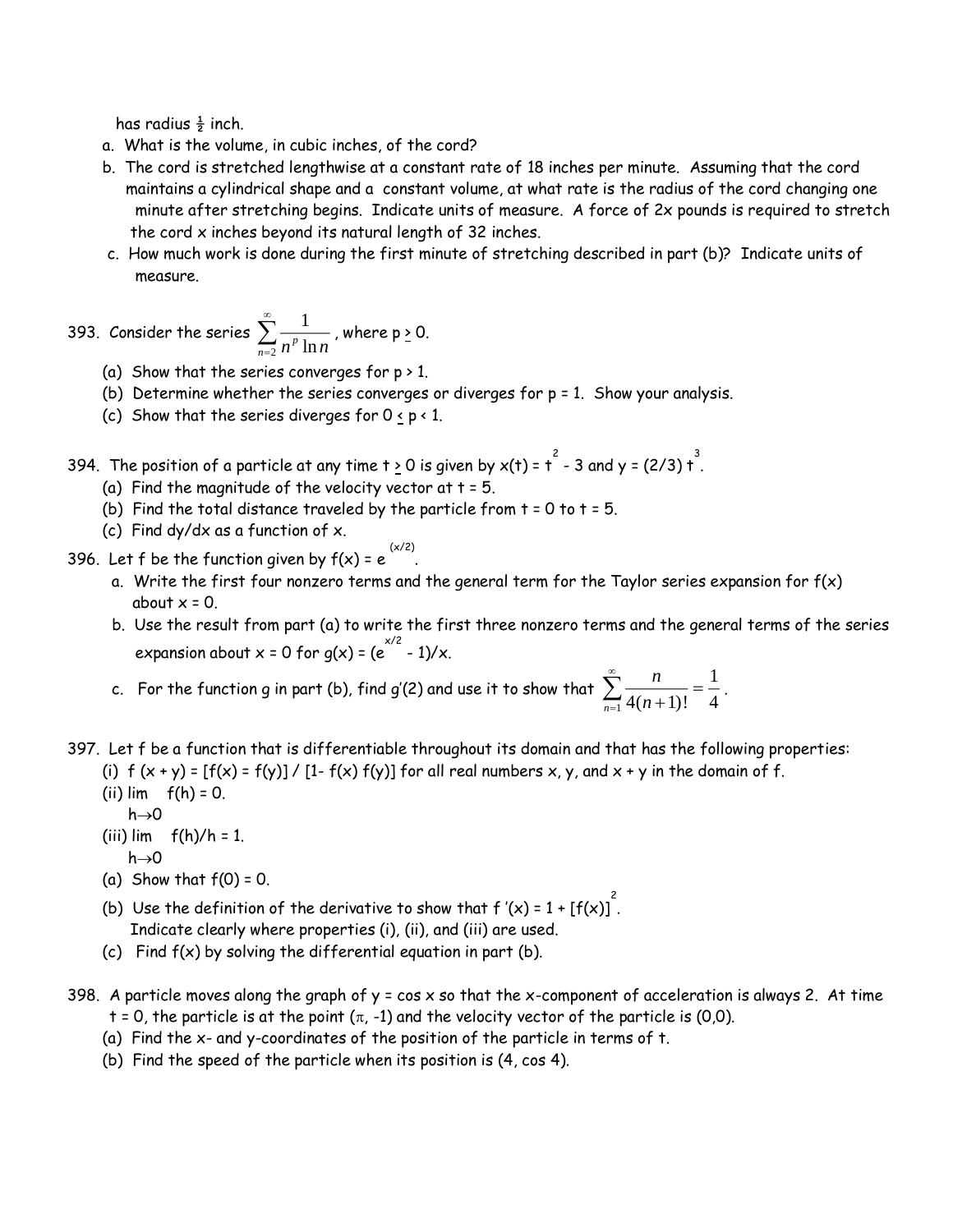399. Let f(x) = 6 - x  $\stackrel{\text{2}}{.}$  For 0 < w < [16, let A(w) be the area of the triangle formed by the coordinate axes and the line tangent to the graph of  $f$  at the point (w, 6 - w  $\hat{f}$ ). (see figure below.)



Note: Figure not drawn to scale.

- (a) Find A(1).
- (b) For what value of w is A(w) a minimum?
- 400. Let f be the function given by  $f(x) = e^{-2x^2}$ 
	- a. Find the first four nonzero terms and the general term of the power series for  $f(x)$  about  $x = 0$ .
	- b. Find the interval of convergence of the power series for  $f(x)$  about  $x = 0$ . Show the analysis that leads to your conclusion.
	- c. Let g be the function given by the sum of the first four nonzero terms of the power series for  $f(x)$  about  $x = 0$ .
	- d. Show that  $| f(x) g(x) | < 0.02$  for  $-0.6 \le x \le 0.6$ .
- 401. Let f and  $q$  be functions that are differentiable for all real numbers  $x$  and that have the following properties:

(i)  $f'(x) = f(x) - g(x)$ (ii)  $q'(x) = q(x) - f(x)$ (iii)  $f(0) = 5$  $(iv)$   $g(0) = 1$ 

- (a) Prove that  $f(x) + g(x) = 6$  for all x.
- (b) Find  $f(x)$  and  $g(x)$ . Show your work.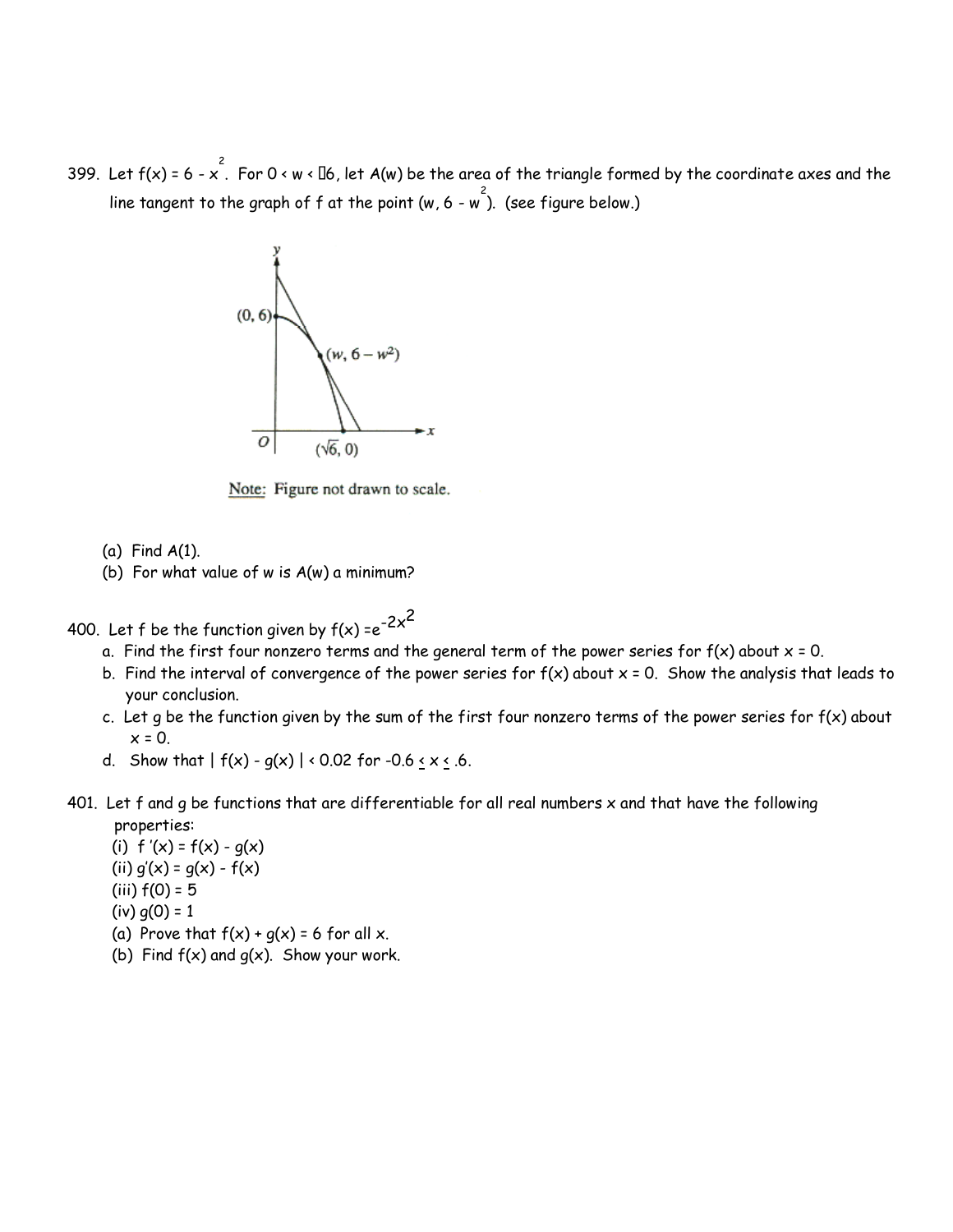- 402. Two particles move in the xy-plane. For time  $t \ge 0$ , the position of particle A is given by  $x = t 2$  and y = (t - 2)<sup>2</sup>, and the position of particle B is given by x = (3/2)t - 4 and y = (3/2)t - 2.
	- a. Find the velocity vector for each particle at time t 3.
	- b. Set up an integral expression that gives the distance traveled by particle A from t = 0 to t = 3. Do not evaluate.
	- c. Determine the exact time at which the particles collide; that is , when the particles are at the same point at the same time. Justify your answer.
	- d. In the viewing window of [-7,7] by [-5,5], sketch the paths of the particles A and B from t = 0 until they collide. Indicate the direction of each particle along its path.
- 403. Let f be a function that has derivatives of all orders for all real numbers. Assume  $f(1) = 3$ , f '(1) = -2, f  $''(x) = 2$ , and f  $'''(1) = 4$ .
	- a. Write the second-degree Taylor polynomial for f about  $x = 1$  and use it to approximate  $f(0.7)$ .
	- b. Write the third-degree Taylor polynomial for f about  $x = 1$  and use it to approximate  $f(1.2)$ .

c. Write the second-degree Taylor polynomial fo  $f'$ , the derivative of  $f$ , about  $x = 1$  and use it to approximate  $f'(1.2)$ .



- 404. Let  $f(x) = x^2$ , g(x) = cos x, and h(x) =  $x^2$  + cos x. From the graphs of  $f$  and  $g$  shown above in Figure 1 and Figure 2, one might think that the graph of h should look like the graph in Figure 3.
	- a. Sketch the actual graph of h in the viewing window [-6,6] by [-6, 40].
	- b. Use h''(x) to explain why the graph of h does not look like the graph in Figure 3.
	- c. Prove that the graph of y =  $\chi^2$  + cos (kx) has either no points of inflection or infinitely many points of inflection, depending on the value of the constant k.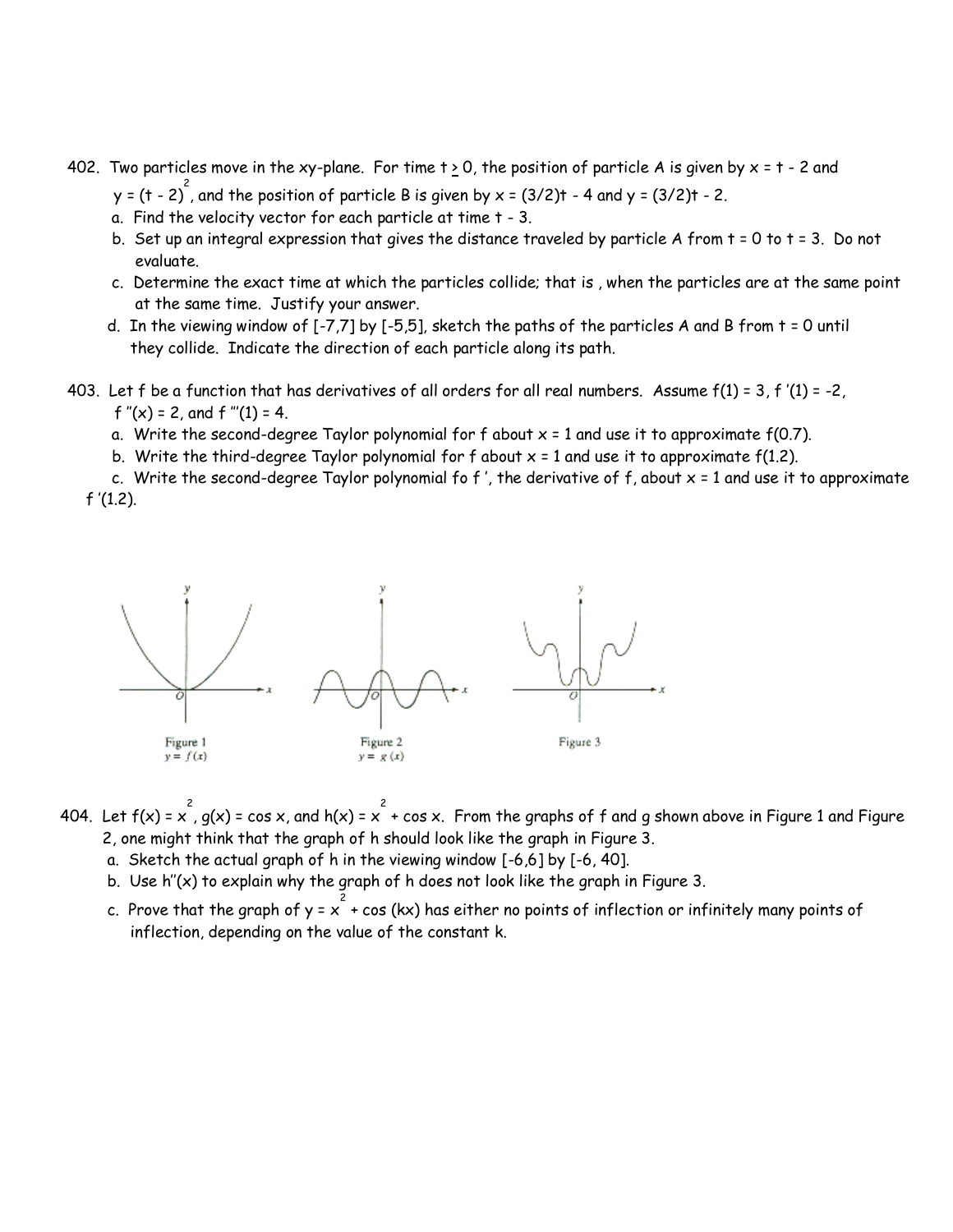405. Let f be a function whose domain is the closed interval [0,5]. The graph of f is shown below.



Let 
$$
h(x) = \int_0^{\frac{x}{2}+3} f(t) dt
$$
.

- (a) Find the domain of h.
- (b) Find h'(2).
- (c) At what  $x$  is  $h(x)$  a minimum? Show the analysis that leads to your conclusion.

406. Consider the graph of the function h given by h(x) =  $e^{-\varkappa^2}$ for 0  $\leq$  x <  $\infty$ .



- a. Let R be the unbounded region in the first quadrant below the graph of h. Find the volume of the solid generated when R is revolved about the y-axis.
- b. Let A(w) be the area of the shaded rectangle shown in the figure above. Show that A(w) has its maximum value when w is the x-coordinate of the point of inflection of the graph of h.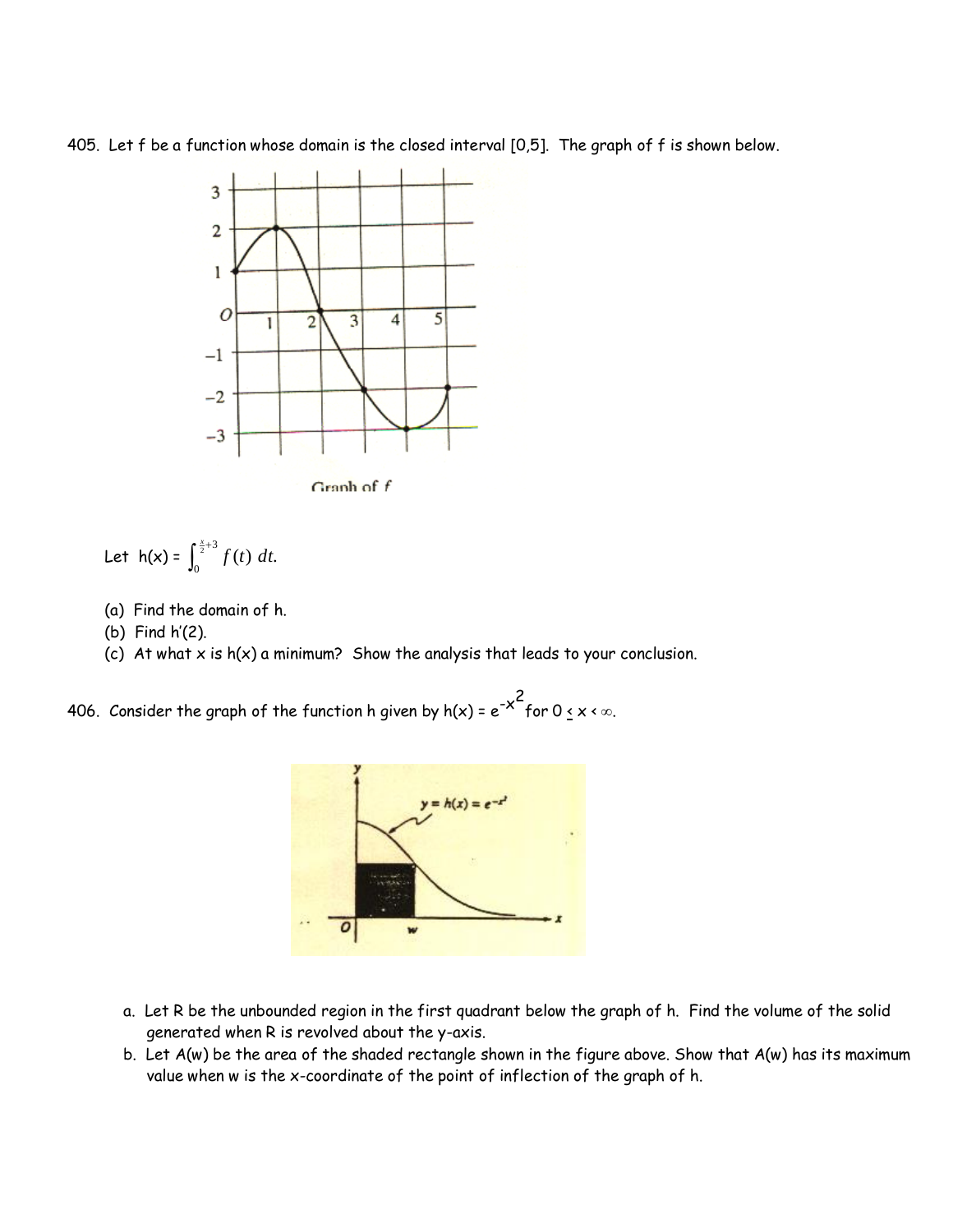407. The Maclaurin series for  $f(x)$  is given by  $1$ 2! 3! 4!  $(n+1)$ 2 3  $+\frac{x}{2}+\frac{x}{3}+\frac{x}{3}+\ldots+\frac{x}{n}+\ldots+\frac{x}{n}+\ldots+\frac{x}{n}+\ldots+\frac{x}{n}+\ldots+\frac{x}{n}+\ldots+\frac{x}{n}+\ldots+\frac{x}{n}+\ldots+\frac{x}{n}+\ldots+\frac{x}{n}+\ldots+\frac{x}{n}+\ldots+\frac{x}{n}+\ldots+\frac{x}{n}+\ldots+\frac{x}{n}+\ldots+\frac{x}{n}+\ldots+\frac{x}{n}+\ldots+\frac{x}{n}+\ldots+\frac{x}{n}+\ldots+\frac{x}{n}+\ldots+\frac{x}{n}+\ldots+\frac{x}{n}+\ldots+\frac{x}{n}+\ldots+\frac{x}{n}+\ldots+\$  $\overline{+}$  $\frac{x}{x} + \frac{x^2}{x} + \frac{x^3}{x} + \ldots + \frac{x^n}{x^n} + \ldots$ *n n*  $! \ 3! \ 4!$ ...  $(n+1)!$ ...

- (a) Find  $f'(0)$  and  $f^{17}(0)$ .
- (b) For what values of x does the given series converge? Show your reasoning.
- (c) Let  $g(x) = x f(x)$ . Write the Maclaurin series for  $g(x)$ , show the first three nonzero terms and the general term.
- (d) Write  $g(x)$  in terms of a familiar function without using series. Then, write  $f(x)$  in terms of the same familiar function.



408. An oil storage tank has the shape shown above, obtained by revolving the curve  $y = \frac{1}{\sqrt{2\pi}}x$ 9 625  $4$  from  $x = 0$  to

 $x = 5$  about the y-axis, where x and y are measured in feet. Oil weighing 50 pounds per cubic foot flowed into an initially empty tank at a constant rate of 8 cubic feet per minute. When the depth of the oil reached 6 feet, the flow stopped.

- a. Let h be the depth, in feet, of oil in the tank. How fast was the depth of the oil in the tank increasing when h = 4? Indicate units of measure.
- b. Find, to the nearest foot-pound, the amount of work required to empty the tank by pumping all of the oil back to the top of the tank.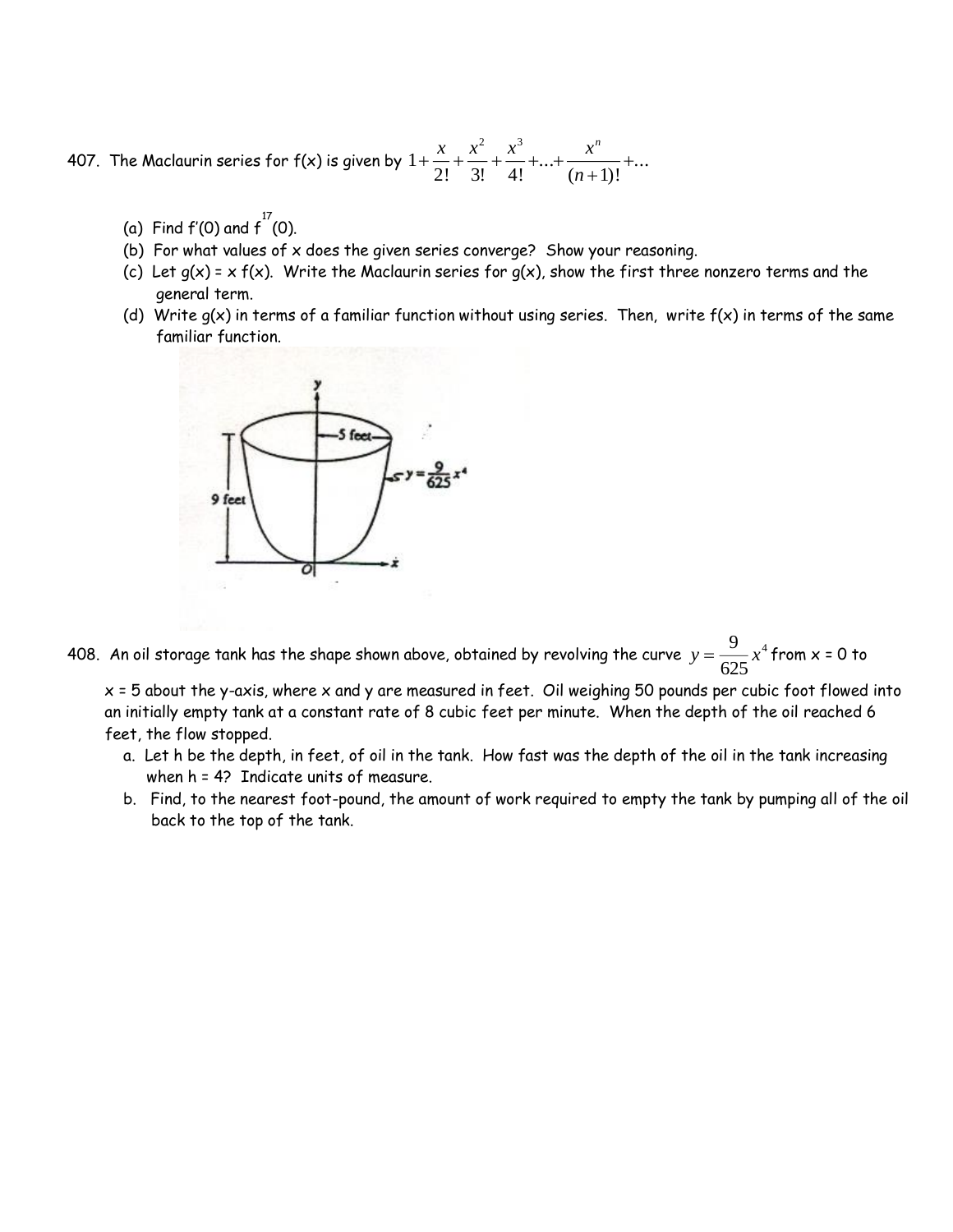

- 409. The figure above shows a spotlight shining on point  $P(x,y)$  on the shoreline of Crescent Island. The spotlight is located at the origin and is rotating. The portion of the shoreline on which the spotlight shines is in the shape of the parabola y =  $x^2$  from the point (1, 1) to the point (5, 25). Let  $\theta$  be the angle between the beam of light and the positive x-axis.
	- (a) For what values of  $\theta$  between 0 and  $2\pi$  does the spotlight shine on the shoreline?
	- (b) Find the x- and y-coordinates of point P in terms of tan  $\theta$ . If the spotlight is rotating at the rate of one revolution per minute, how fast is the point P traveling along the shoreline at the instant it is at the point  $(3, 9)$ ?

410. During the time period from  $t = 0$  to  $t = 6$  seconds, a particle moves along the path given by

- $x(t) = 3 \cos(\pi t)$  and  $y(t) = 5 \sin(\pi t)$ .
	- a. Find the position of the particle when t = 2.5.
	- b. On the axes provided, sketch the graph of the path of the particle from  $t = 0$  to  $t = 6$ . Indicate the direction of the particle along its path.
	- c. How many times does the particle pass through the point found in part a?
	- d. Find the velocity vector for the particle at any time t.
	- e. Write and evaluate an integral expression, in terms of sine and cosine, that gives the distance the particle travels from time t = 1.25 to t = 1.75.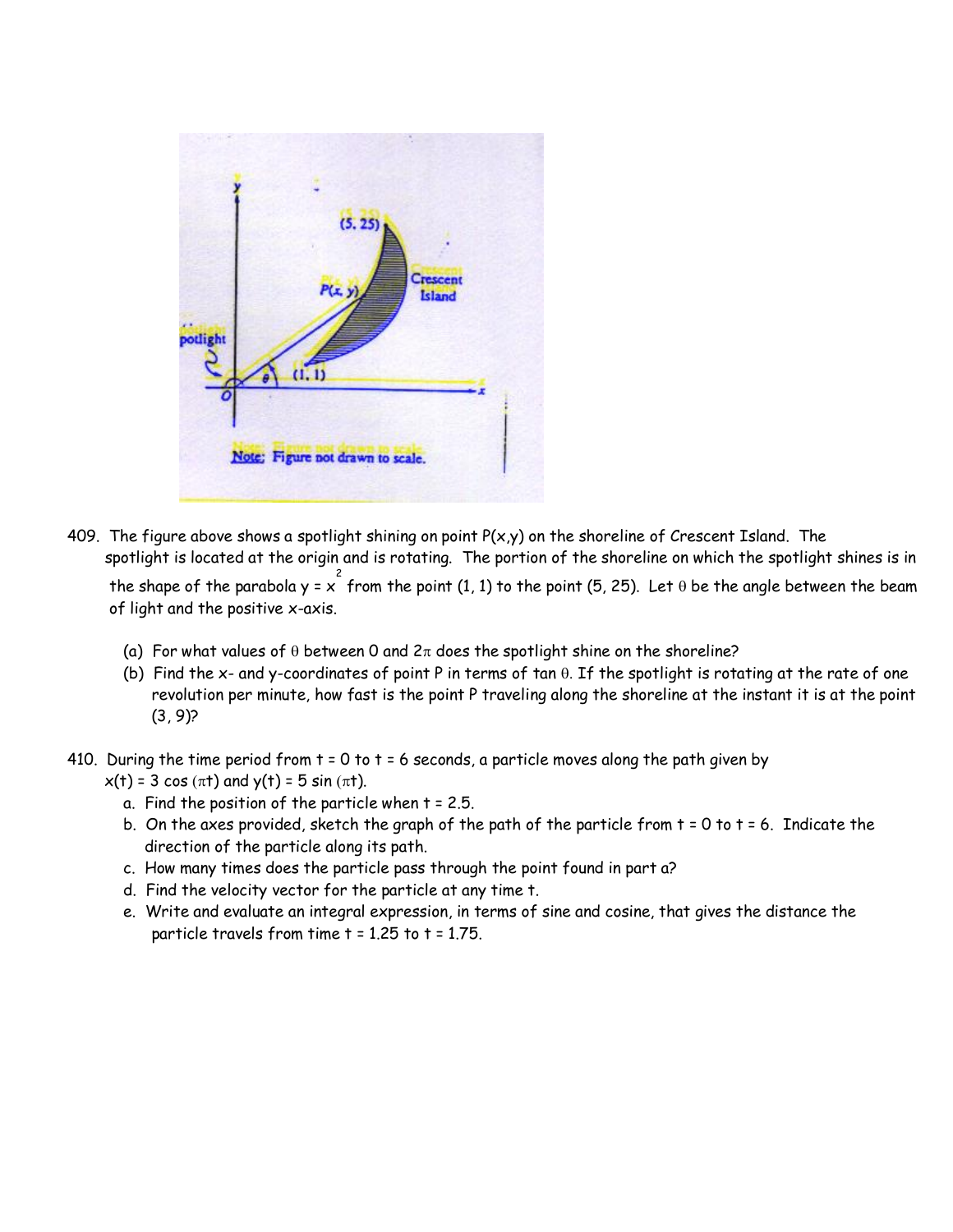- 411. Let P(x) = 7 3(x 4) + 5(x 4)  $^2$  2(x 4)  $^3$  + 6(x 4)  $^4$  be the fourth-degree Taylor polynomial for the function f about 4. Assume f has derivatives of all orders for all real numbers
	- (a) Find  $f(4)$  and  $f'''(4)$ .
	- (b) Write the second-degree Taylor polynomial for f' about 4 and use it to approximate f'(4.3).
	- (c) Write the fourth-degree Taylor polynomial for g(x) =  $\int_4^x f(t) \; dt$  about 4.
	- (d) Can f(3) be determined from the information given? Justify your answer.
- 412. Let R be the region enclosed by the graphs of y = ln ( $\chi^2$  + 1) and y =cos x.
	- a. Find the area of R.
	- b. Write an expression involving one or more integrals that give the length of the boundary of the region R. Do not evaluate.
	- c. The base of a solid is the region R. Each cross section of the solid perpendicular to the x-axis is an equilateral triangle. Write an expression involving one or more integrals that gives the volume of the solid. Do not evaluate.
- 413. Let  $x = ky^2 + 2$ , where  $k > 0$ .
	- a. Show that for all k > 0, the point  $(4, \frac{\sqrt{2}}{\sqrt{2}})$  $\frac{d}{dx}$ ) is on the graph of x = ky<sup>2</sup> + 2. Show that for all k > 0, the tangent

line to the graph of x =ky  $^2$  + 2 at the point  $(4, \frac{\sqrt{2}}{\sqrt{2}})$  $\frac{p-}{k}$ ) passes through the origin.<br>k

- b. Let R be the region in the first quadrant bounded by the x-axis, the graph of x = ky  $^{2}$  + 2, and the line x = 4.
- c. Write an integral expression for the area of the region R and show that this area decreases as k increases.
- 414. Let f be a function that has derivatives of all orders for all real numbers. Assume  $f(0) = 5$ ,  $f'(0) = -3$ ,  $f''(0) = 1$ , and  $f''(0) = 4$ .
	- a. Write the 3<sup>rd</sup> degree Taylor polynomial for f about  $x = 0$  and use it to approximate f(0.2).
- b. Write the 4<sup>th</sup> degree Taylor polynomial for g, where g(x) =  $f(x^2)$ , about x = 0.
- c. Write the 3<sup>rd</sup> degree Taylor polynomial for h, where h(x) =  $\int_0^x f(t) dt$  , about x = 0.
	- d. Let h be defined as in part  $\odot$ . Given that  $f(1) = 3$ , either find the exact value of h(1) or explain why it cannot be determined.
- 415. Consider the differential equation given by  $\frac{dy}{dx} = \frac{dy}{2}$ . *xy dx*  $\frac{dy}{dx} =$ 
	- a. Sketch a slope field for the given differential equation at the nine points (0, 1), (0, 2), (0, 3), (-1, 1), (-1, 2),  $(-1, 3)$ ,  $(1, 1)$ ,  $(1, 2)$ ,  $(1, 3)$
	- b. Let  $y = f(x)$  be the particular solution to the given differential equation with the initial condition  $f(0) = 3$ . Use Euler's method starting at  $x = 0$ , with a step size of 0.1, to approximate  $f(0.2)$ . Show the work that leads to your answer.
	- c. Find the particular solution  $y = f(x)$  to the given differential equation with the initial condition  $f(0) = 3$ . Use your solution to find f(0.2).